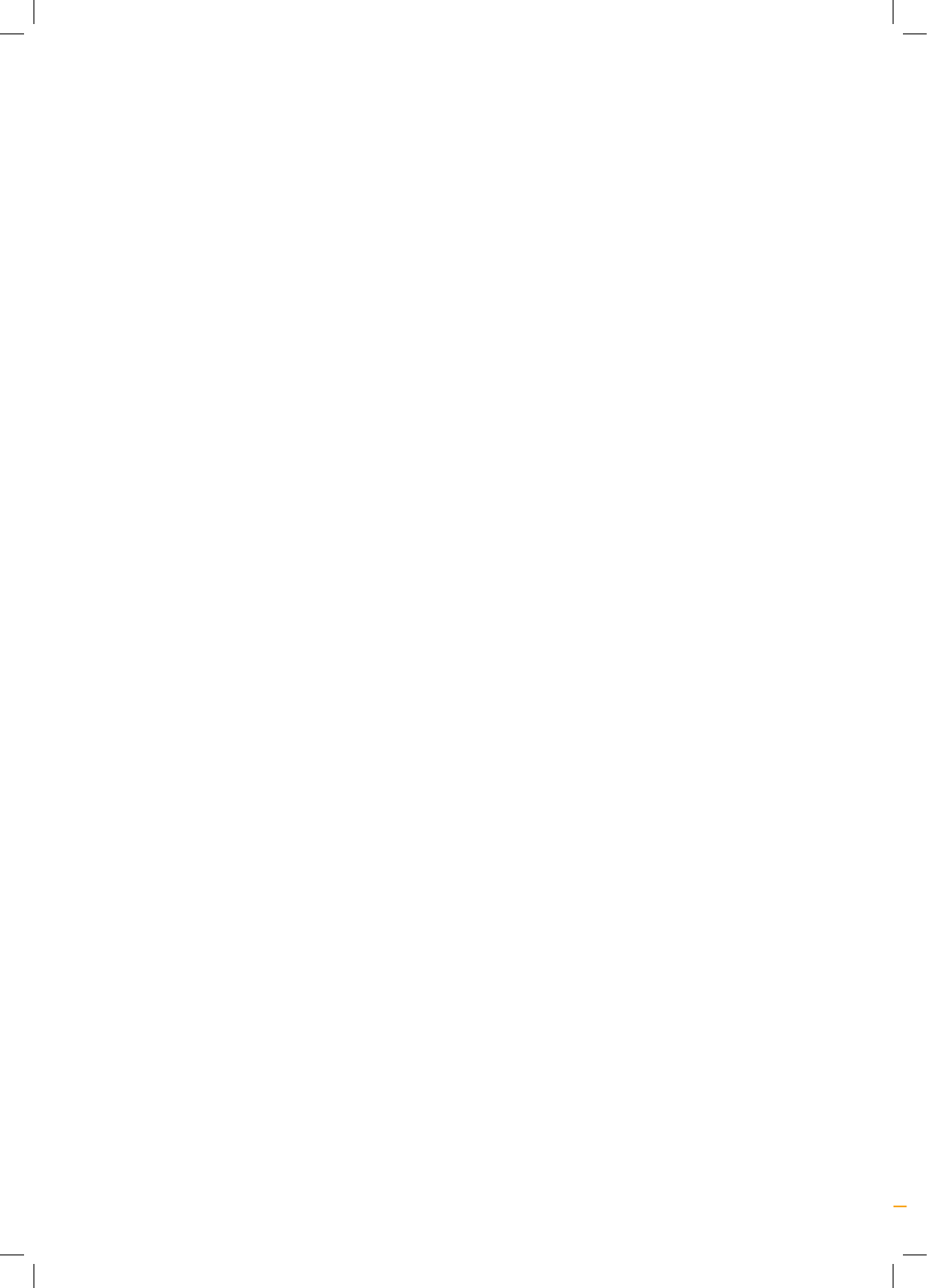# **Standard** products by<br>function

| EDOF - extended depth of field camera modules 18   |  |
|----------------------------------------------------|--|
|                                                    |  |
| SoC - system-on-chip fixed-focus camera modules 19 |  |
|                                                    |  |
|                                                    |  |
|                                                    |  |
|                                                    |  |
|                                                    |  |
|                                                    |  |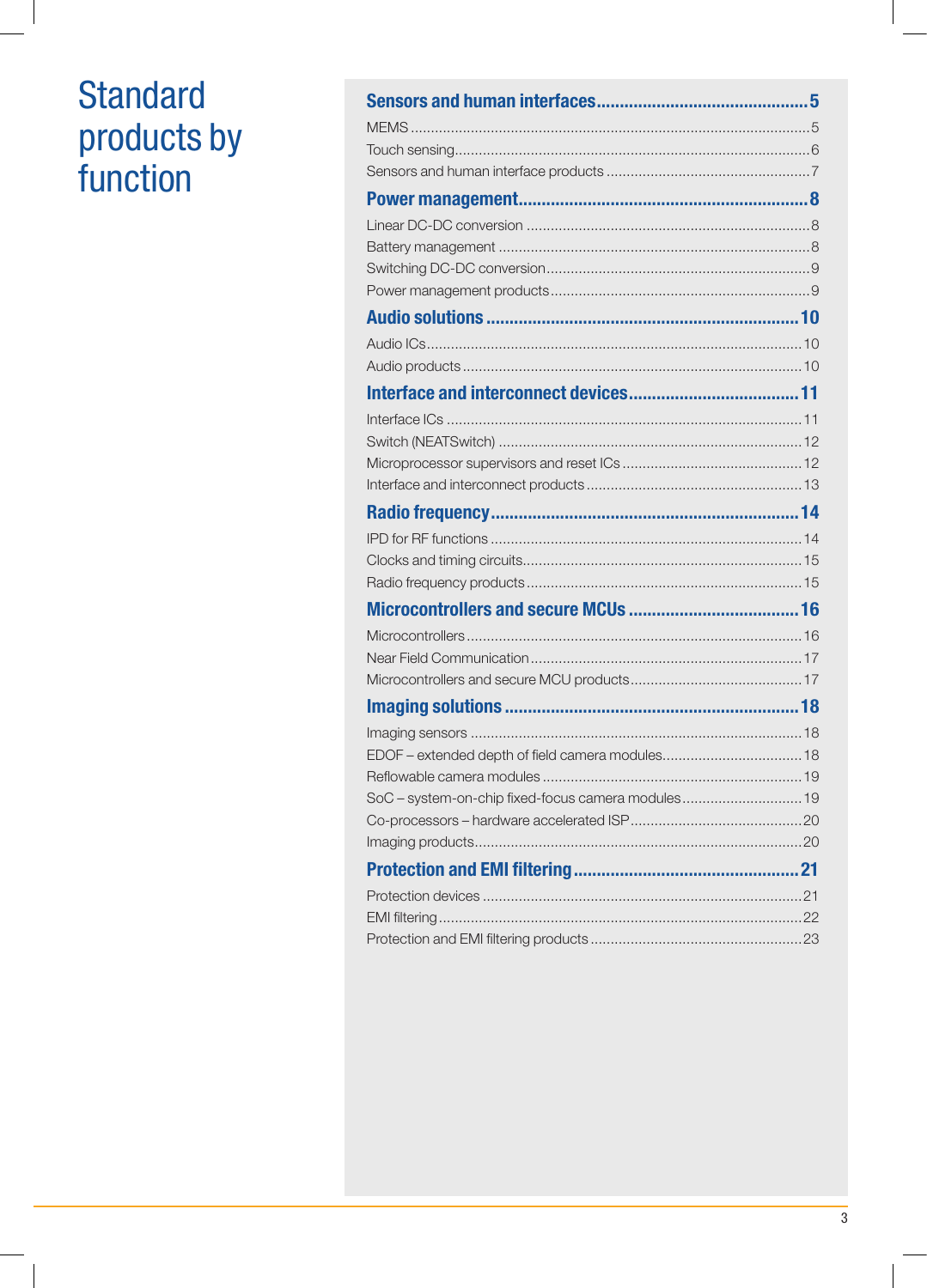

#### **Microcontrollers and secure MCUs**

8/32-bit microcontrollers, NFC controllers, secure elements

#### **Protection and EMI filtering**

ESD and EOS protection, EMI filtering and common-mode filtering

drivers, OLED display power supplies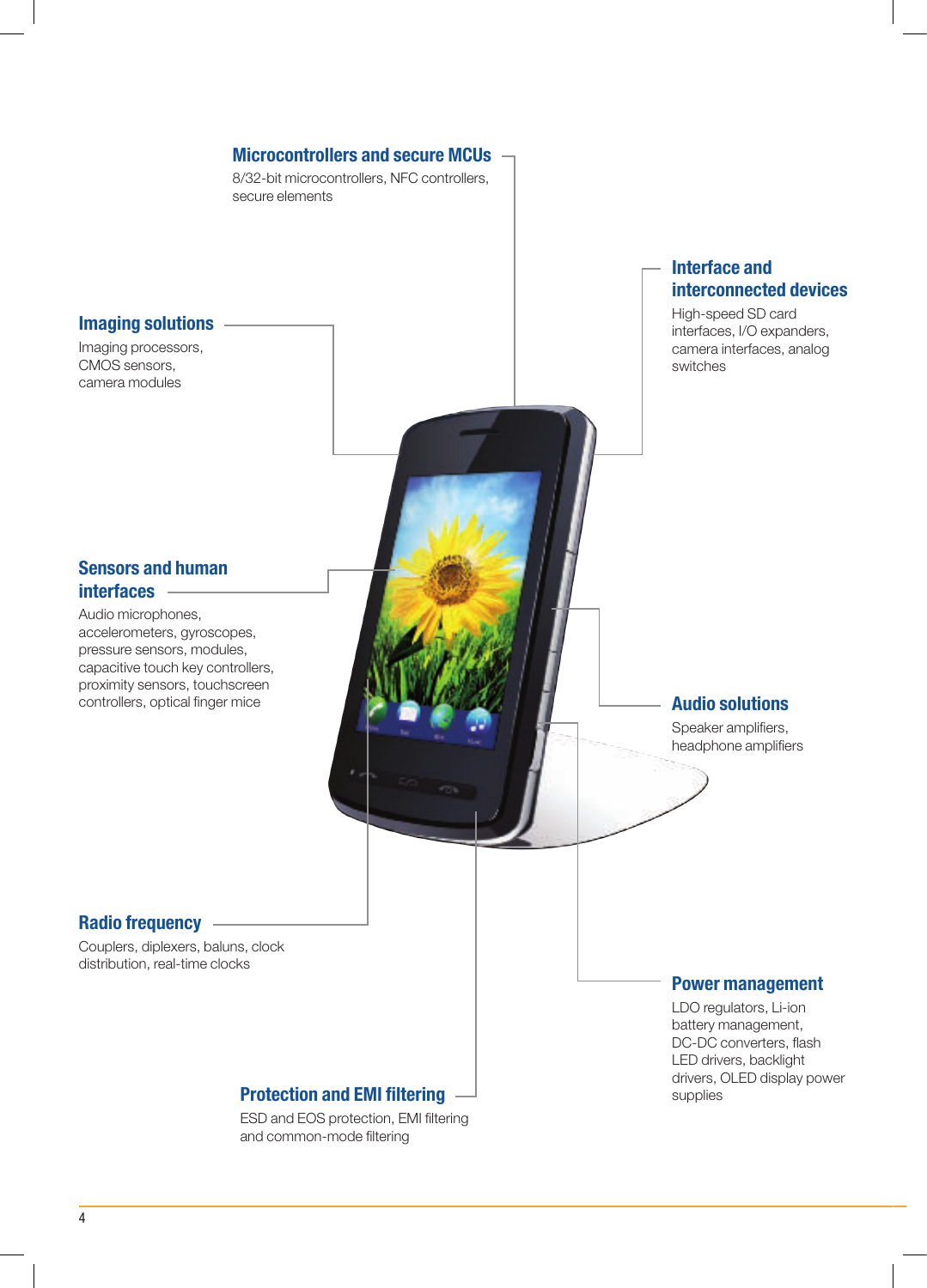## Sensors and human interfaces

**MEMS (micro electro-mechanical systems) enable unique user-interface gesture recognition and motion detection. ST offers the widest and most complete MEMS portfolio on the market, and has shipped more than one billion MEMS sensors.**

**Micro-machined accelerometers, gyroscopes and magnetic modules have enabled motion-activated user interfaces in a number of popular consumer devices, such as game consoles, smartphones and remote controls, making these more accessible and appealing to people.**

**ST is now introducing digital microphones that allow more accurate sound capture and ambient noise cancellation. We are also introducing touch-sensor technology with multi-touch capabilities and force movement detection.**

## **MEMS**



#### **Audio microphones**

Omni-directional stereo digital microphones with sensing elements capable of detecting acoustic waves and an IC interface providing PDM stereo output

#### **Accelerometers**

MEMS inertial sensors to measure linear acceleration: analog and digital, up to 3 axes, with low-g and medium-g full scale (ultra-low power, with high performances and advanced embedded features)

#### **Gyroscopes**

MEMS inertial sensors to measure angular rate: analog and digital, up to 3 axes (yaw/pitch/roll)

#### **Pressure sensors**

New MEMS sensor technology introduced for high-resolution, absolute digital output barometers

#### **e-compass modules**

Accelerometer and magnetometer combined to provide accurate movement tracking for an ideal compass solution

- **MEMS** microphones combining high audio quality with high-volume manufacturing capability
- Wide range of motion sensors with integrated features such as sleepto-wake-up, 6D orientation and free-fall detection with programmable interrupts
- Modules integrating accelerometers with magnetometers for optimized size and cost

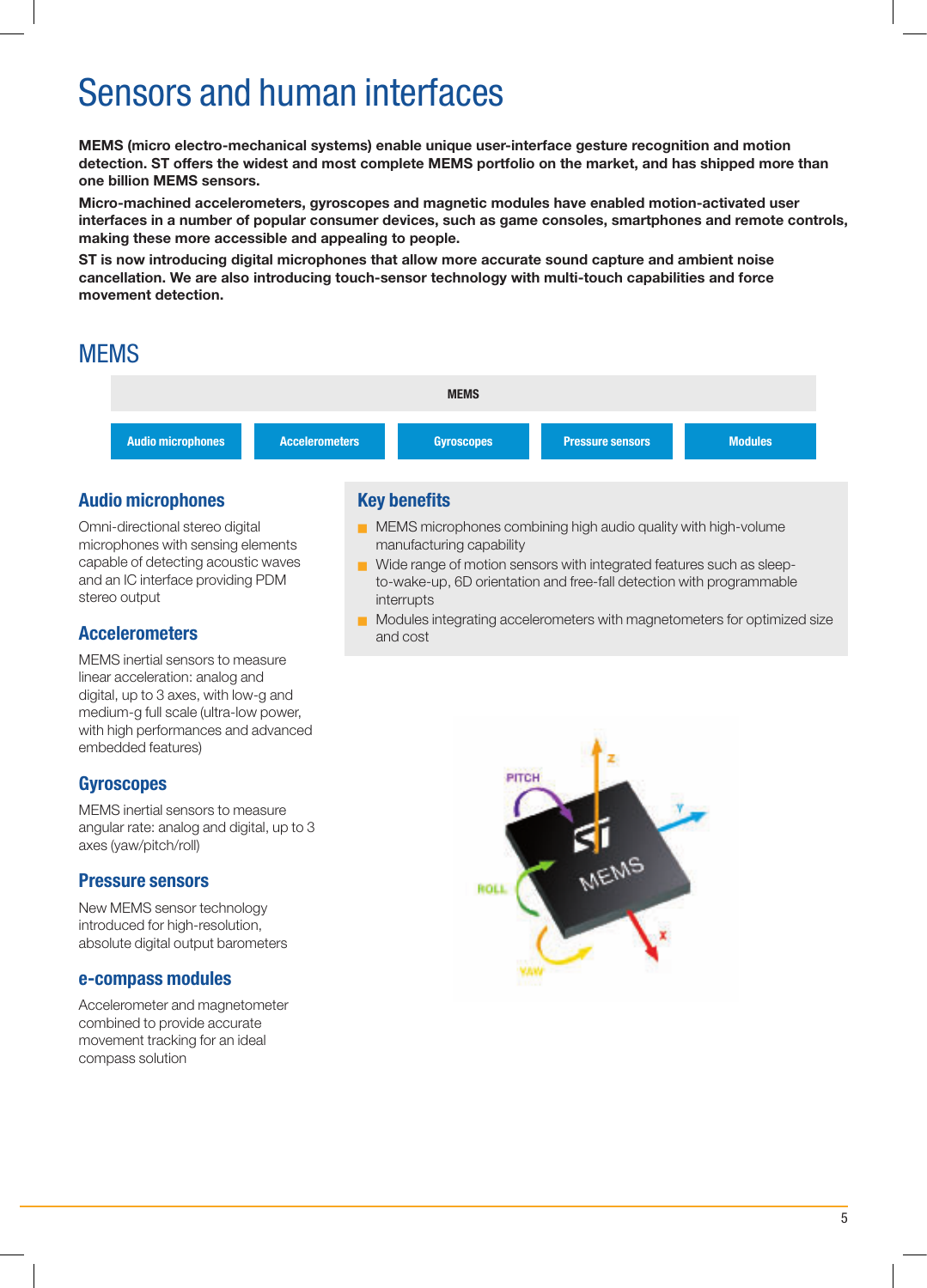## Touch sensing

**Touch sensing**

**Touch key controllers, proximity sensors Touchscreen controllers Optical finger navigation**

**Capacitive touch keys**

From 3 to 24 sensing channels, for simple switch to more complex slider/wheel applications, auto calibration, high level of sensitivity, high-performance noise immunity and proximity sensing

#### **Resistive touchscreen controllers**

Available for cost-sensitive and stylus-based products, high resolution and flexible features, low power consumption and small package size

#### **Capacitive touchscreen controllers**

Multi-touch controller with dedicated noise-tolerant sensing hardware, ultra-low-power operation and easy-to-use programming interface

#### **Optical finger navigation**

Optical finger motion sensor for pointer-based navigation in portable multimedia devices, also ideal for web browsing, document scrolling and more

#### **Proximity sensors**

Ultra-low-power, small-footprint and noise-immune solution for proximity detection (hand, ear, face...)

- **Q** Optimized solution for touch keys for both MCU and standalone architectures
- Complete set of touchscreen controllers for mono, dual and multi touch devices
- ST touchscreen controller offering includes both resistive and capacitive technology

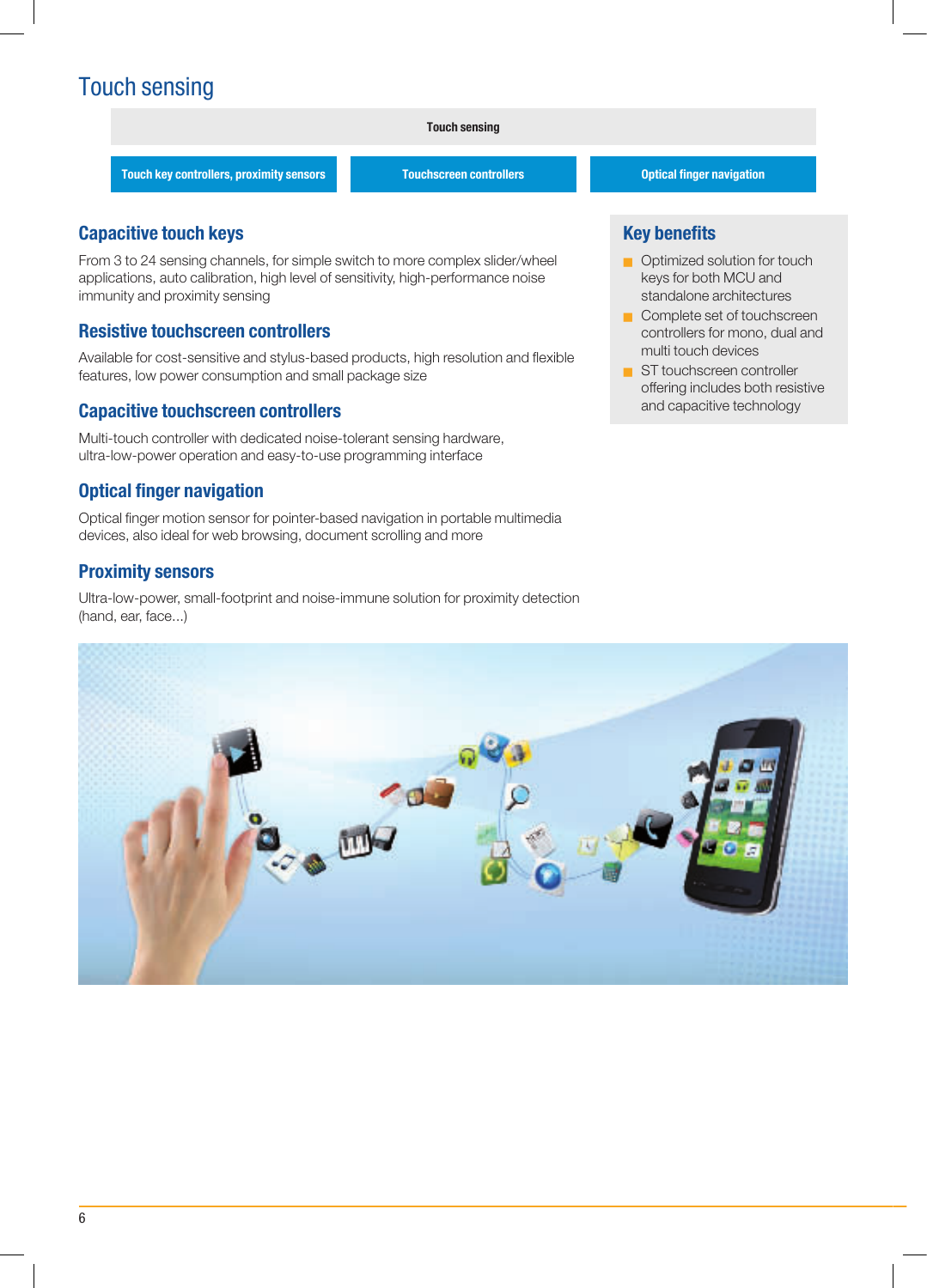## Sensors and human interface products

|                                                               | <b>Audio microphones</b>                                           |                                    | <b>Touch key controllers, proximity sensors</b>                                                                         |  |
|---------------------------------------------------------------|--------------------------------------------------------------------|------------------------------------|-------------------------------------------------------------------------------------------------------------------------|--|
| MP34DB011                                                     | Bottom port digital microphone                                     | STMPE321                           | 3-button capacitive touch key                                                                                           |  |
| MP45DT01                                                      | Top port digital microphone                                        | STMPE821                           | 8-button capacitive touch key with PWM                                                                                  |  |
|                                                               | <b>Accelerometers</b>                                              | STMPExxM31                         | 16-button capacitive touch key with PWM, slider/wheel                                                                   |  |
| LIS331DLF                                                     | 3-axis, digital 6-bit accelerometer                                |                                    | and proximity sensor                                                                                                    |  |
| LIS331DLM                                                     | 3-axis, digital 8-bit accelerometer                                | STM8L MCU <sub>s<sup>2</sup></sub> | Capacitive charge library for touch keys                                                                                |  |
| LIS331DLH                                                     | 3-axis, digital 12-bit accelerometer                               | STM8T14x                           | Single-channel touch and proximity sensors                                                                              |  |
| LIS3DH                                                        | 3-axis, digital 12-bit, ultra-low-power accelerometer              | STM8T143 <sup>1</sup>              | Single-channel proximity sensor                                                                                         |  |
|                                                               | <b>Gyroscopes</b>                                                  |                                    | <b>Touchscreen controllers</b>                                                                                          |  |
| <b>LPRxxxxx</b>                                               | Pitch and yaw analog gyroscope family                              | STMPE812                           | 4-wire resistive touchscreen controller                                                                                 |  |
|                                                               | Full scale 30 to 6000 dps                                          | STMT05N11                          | Capacitive multi-touch screen controller (up to 5")                                                                     |  |
| LPYxxxxx                                                      | Pitch and yaw analog gyroscope family<br>Full scale 30 to 6000 dps | STM32TS60                          | ASSP dedicated to multi-touch resistive screens, up to 10<br>fingers, 2.5" to $\sim$ 7" touchscreens with a single chip |  |
| L3G4200D<br>3-axis digital, full scale 250/500/2000 dps, FIFO |                                                                    | <b>Optical finger navigation</b>   |                                                                                                                         |  |
|                                                               | Temperature sensor                                                 | VD5376                             | Low-power optical finger motion sensor                                                                                  |  |
|                                                               | <b>Pressure sensors</b>                                            | VD53771                            | Ultra-low-power optical finger motion sensor                                                                            |  |
| LPS001 <sup>1</sup>                                           | 300 to 1100 mbar digital barometer                                 |                                    | <b>Temperature sensors</b>                                                                                              |  |
| LPS001WP <sup>1</sup>                                         | 300 to 1100 mbar digital absolute barometer, LGA8                  | STLM20                             | Ultra low current analog temperature sensor                                                                             |  |
| LPS331AP                                                      | 300 to 1100 mbar digital output barometer                          | STTS7511                           | 2.2 V low-voltage digital temperature sensor                                                                            |  |
|                                                               | <b>Modules</b>                                                     |                                    |                                                                                                                         |  |
| LSM303DLH                                                     | e-compass module: 3-axis accelerometer and 3-axis<br>magnetometer  |                                    |                                                                                                                         |  |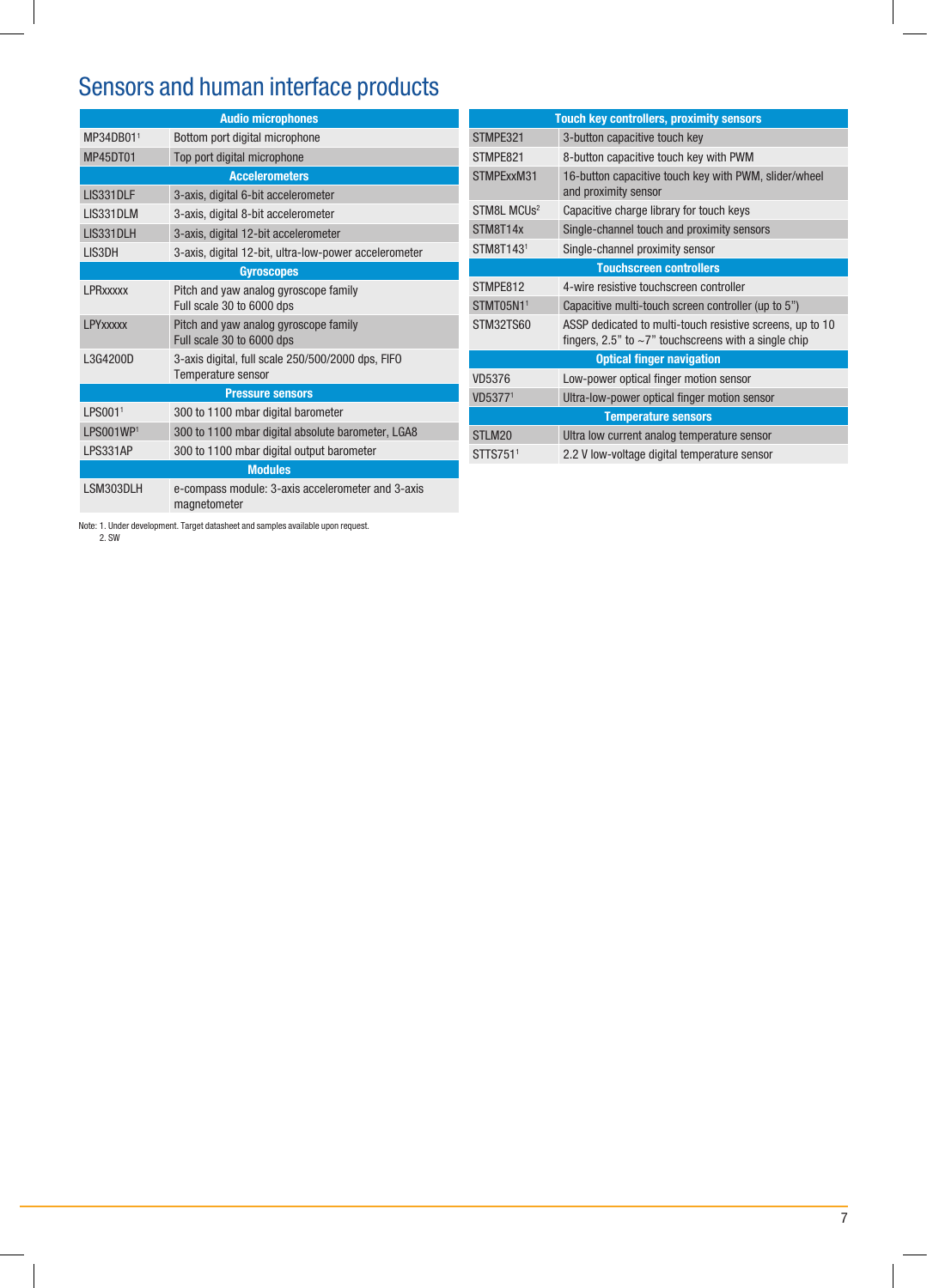## Power management

**As a key supplier in the field of power management, ST's devices provide high efficiency, power density and low standby power consumption.**

**ST's high-efficiency and tiny sized illumination drivers are highly suited for mobile phones and other handheld devices.**

**Our innovative LED flash controllers with enhanced diagnostics and I2 C communication provides brighter flash and higher quality pictures even under the most demanding lighting conditions.**

**ST's product offer also includes complete solutions for battery charge and monitoring functions.**

## Linear DC-DC conversion

**Linear DC-DC conversion**

**LDO regulators**

#### **LDO regulators**

ST's low drop out regulators (LDO) offer an ultra-low quiescent current performance and miniaturized packages. This makes them ideal for micro-power applications and other applications where board space saving is a premium.

We offer a complete portfolio with voltages ranging from 0.8 to 5 V and current from 150 to 1000 mA. Many of the regulators are also available in dedicated low-noise versions.

The enable pin can further reduce current in the off state to less than 1 µA.



#### **Key benefits**

- **D** Ideal solutions for micro-power applications and when board space is at a premium
- Very low quiescent current ensuring extended battery life in applications with a very long standby time
- **Latest capacitorless LDOs** (no bypass capacitor) for PCB space saving
- **Low system power** consumption with low quiescent current

## Battery management

**Battery management**

#### **Li-ion battery management**

#### **Linear standalone battery charger family**

Single input from wall adapter and dual inputs from USB and wall adapter, programmable charging current, up to 1.1 A output current

#### **Battery monitor ICs for gas gauges**

Monitoring of the battery voltage, current and temperature for accurate battery state-of-charge reporting



- $\Box$  Complete solutions for battery charge and monitoring functions in handheld applications
- **Easy-to-build gas gauge** system
- **Extended battery lifetime**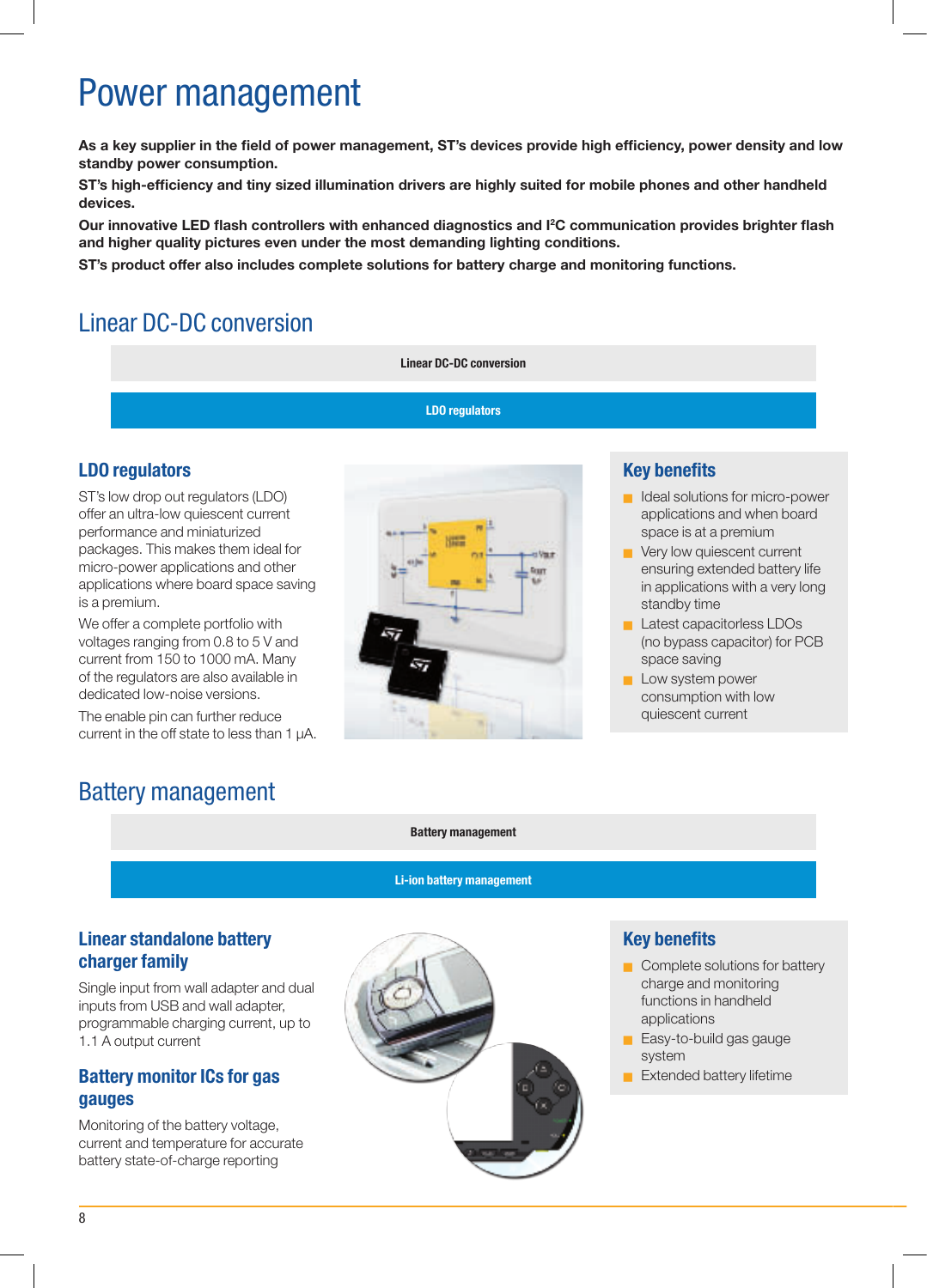## Switching DC-DC conversion



### Power management products

| <b>LDO regulators</b> |                                                                                    |  |
|-----------------------|------------------------------------------------------------------------------------|--|
| STL050                | 50 mA, $I_0 < 6$ µA                                                                |  |
| LD39115J/SJ           | 150 mA, $I_0$ < 30 $\mu$ A, internal soft<br>start                                 |  |
| LD59015               | 150 mA, I <sub>o</sub> < 30 µA, high PSSR                                          |  |
| LDCL015               | 150 mA, $I_0$ < 100 µA,<br>capacitorless                                           |  |
| LDLN015               | 150 mA, $I_0$ < 100 µA, ultra LN                                                   |  |
| <b>STL0015</b>        | 150 mA, $I_0 < 2 \mu A$                                                            |  |
| LD39030SJ             | 300 mA, $I_0$ < 30 µA, internal soft<br>start                                      |  |
| STLDLN015             | 150 mA, high PSRR, ultra-low<br>noise, ultra-low quiescent<br>current              |  |
|                       | <b>Li-ion battery management</b>                                                   |  |
| <b>STW4102</b>        | Dual-source USB Li-ion charger<br>with gas gauge                                   |  |
| STC3100               | Battery monitor IC with Coulomb<br>counter/gas gauge                               |  |
| ST4078                | 950 mA linear programmable<br>dual input wall/USB Li-ion<br>battery charger        |  |
| STC4054               | 800 mA linear programmable<br>Li-ion battery charger                               |  |
| STBC08                | 800 mA linear programmable<br>Li-ion battery charger                               |  |
| L6924D/U              | 1 A wall/USB charger for Li-ion<br>and LiP batteries                               |  |
| STBC <sub>21</sub>    | 1.2 A linear charger with battery<br>temperature control                           |  |
| STUC <sub>02</sub>    | 1.6 A programmable 3 MHz USB<br>switching charger for Li-ion and<br>I iP hatteries |  |

|                     | <b>Switching DC-DC converters</b>                                                                                                                                                     |
|---------------------|---------------------------------------------------------------------------------------------------------------------------------------------------------------------------------------|
| <b>ST1S12</b>       | 700 mA, 1.7 MHz step-down<br>converter                                                                                                                                                |
| ST1S151             | 6 MHz step-down converter                                                                                                                                                             |
| ST <sub>14R</sub>   | 3 MHz step-up converter, class D<br>audio power                                                                                                                                       |
| ST9R001             | 1200 mA step-up converter<br>optimized for class D audio                                                                                                                              |
| L6928               | 800 mA high-efficiency PFM/PWM                                                                                                                                                        |
| STBB <sub>21</sub>  | Buck-boost converter to support<br>new battery generation, very low<br>battery input down to 2.3 V                                                                                    |
|                     | <b>Flash LED drivers</b>                                                                                                                                                              |
| STCF04              | High-power, SuperCap LED driver<br>for up to 10 A discharge                                                                                                                           |
| STCF05              | 400 mA camera flash LED driver:<br>drives 2 high-power LEDs in series                                                                                                                 |
| STCF06              | 1.5 A camera flash LED driver:<br>drives 1 high-power LED                                                                                                                             |
| STCF11 <sup>1</sup> | 320 mA LED flash driver                                                                                                                                                               |
| STCF051             | Driver for high-power single<br>LED, up to 400 mA min in 2 LEDs,<br>very few external components,<br>and very small PCB area for space<br>saving<br>Note: Possibility upon request to |
|                     | increase the output current                                                                                                                                                           |
|                     | <b>Backlight drivers</b>                                                                                                                                                              |
| STLA02              | Step-up to 18 V @ 20 mA, 4 LEDs                                                                                                                                                       |
| STLD40D             | Step-up to 40 V @ 20 mA, 10 LEDs                                                                                                                                                      |
| STLD41D             | Step-up to 40 V @ 120 mA,<br>up 40 LEDs (4 x 10)                                                                                                                                      |
|                     | <b>OLED display power supplies</b>                                                                                                                                                    |
| STOD02              | 2.5 to 3" AMOLED displays, 150 mA<br>step-up and inverting 1.6 MHz PWM                                                                                                                |
| STOD <sub>03</sub>  | 4" AMOLED displays, 200 mA<br>dual-channel DC-DC converter                                                                                                                            |
| STOD05              | 3 to 4" AMOLED displays, 200 mA,<br>dual DC-DC converter                                                                                                                              |
| ST0D1812            | PMOLED displays, step-up<br>converter, 10 to 120 mA                                                                                                                                   |

#### **DC-DC converters**

High-frequency switching, step-down, step-up and buck-boost topology family, ultra-small package optimized for battery powered applications.

#### **Flash LED drivers**

ST offers a complete portfolio of highpower LED drivers for camera flash applications. Our offer includes boost and buck-boost topologies that ensure optimized picture quality and battery performance in different ambient light conditions. In addition, I²C enables torch and video lighting control.

#### **Drivers for displays and LCD backlight**

Boost converter for high-brightness LED drivers with multiple dimming controls, high-efficiency solutions for extended battery life.

#### **OLED power supplies**

Highly integrated power supply family for PMOLED and AMOLED display matrices. Optimized AMOLED low-noise DC-DC converter ensures excellent display accuracy and low external component count. Negative voltage capability via s-wire.

#### **Key benefits**

- $\Box$  Up to 6 MHz switching frequency to minimize the solution size
- Wide input operating range of 2.05 to 6 V to support applications powered from Li-ion batteries and extended usage time
- **Low system power** consumption with high efficiency
- Several package options: chip scale, DFN and BGA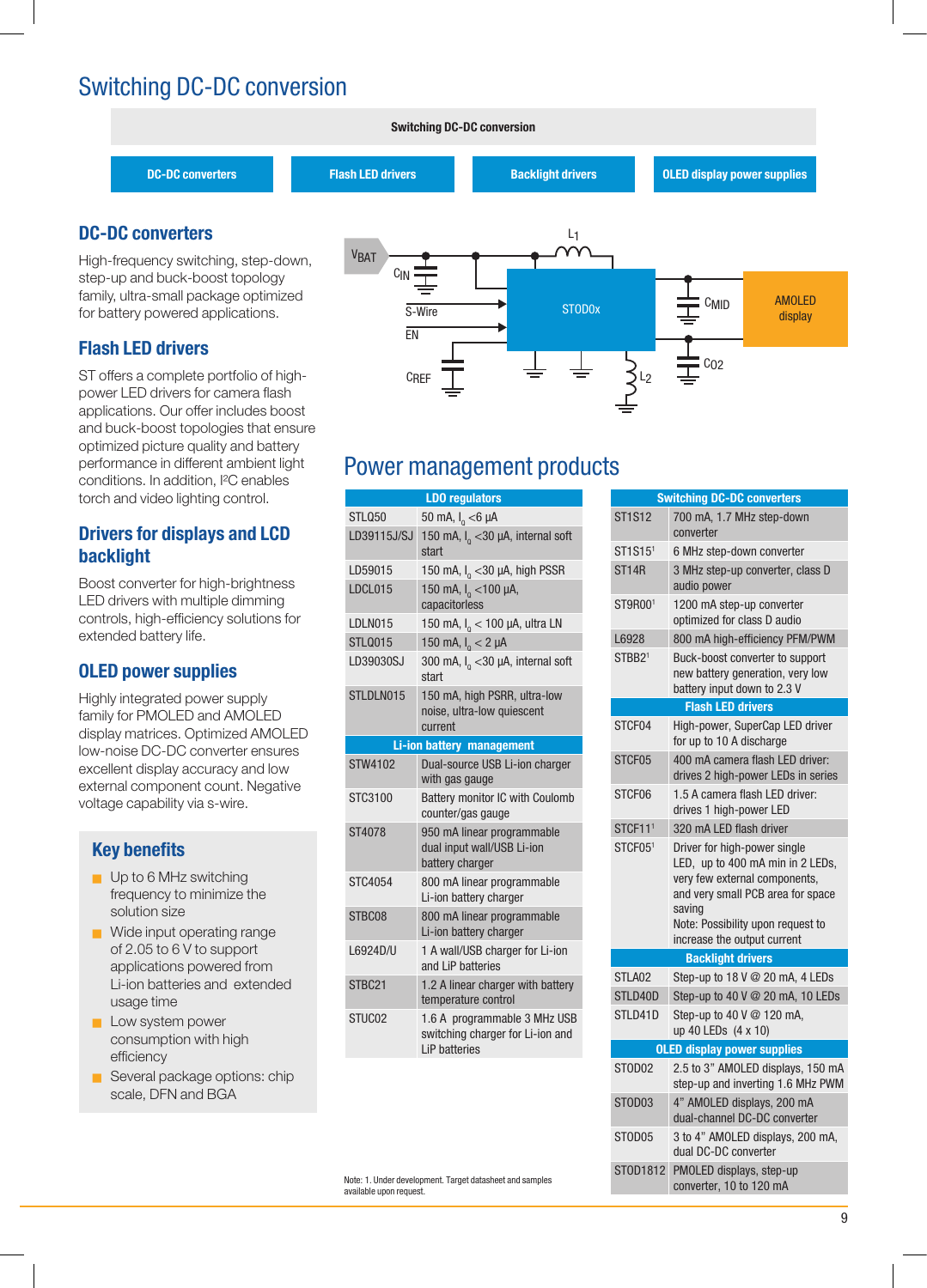## Audio solutions

**High-quality audio is a real plus for multimedia-rich mobile platforms. Our audio amplifier portfolio ranges from headphone drivers offering record-breaking PSRR and THD + N performances, to class D stereo-speaker drivers that deliver high-quality sound extremely efficiently.**

### Audio ICs



#### **Speaker amplifiers**

Wide range of standalone class AB and filterless class D audio amplifiers for mono and stereo applications with gain control, 3D sound effects and anti-clipping

#### **Headphone amplifiers**

Very high audio quality and low power consumption with capacitorless class AB, class G and class H architectures in tiny flip-chip packages

#### **Key benefits**

input, battery monitoring (power  $@ 8 \Omega$  load)

- Speaker amplifiers: Higher efficiency and longer battery life with class D
- **Headphone amplifiers: High** audio quality and performance in PSRR, SNR, THD+N and high efficiency



## Audio products

|                                                                                                                                | <b>Headphone amplifiers</b>                                                                                               |                                                                                    | <b>Speaker amplifiers</b>                                                                                               |
|--------------------------------------------------------------------------------------------------------------------------------|---------------------------------------------------------------------------------------------------------------------------|------------------------------------------------------------------------------------|-------------------------------------------------------------------------------------------------------------------------|
| <b>TS4909</b>                                                                                                                  | Class AB, dual-mode, low-power 150 mW stereo, capacitorless<br>and single-ended outputs                                   | <b>TS4994</b>                                                                      | Class AB, mono, 1.2 W, differential, external gain setting, optional<br>fixed gain                                      |
| TS4601<br>Class AB, high audio quality class AB stereo, <sup>2</sup> C volume control,                                         |                                                                                                                           | TS4990                                                                             | Class AB, mono, 1.2 W, single-ended, external gain setting                                                              |
|                                                                                                                                | board optimization with ground-referenced outputs, no external                                                            | <b>TS4997</b>                                                                      | Class AB, stereo, 2 x 1 W, adjustable 3D sound effect                                                                   |
|                                                                                                                                | DC blocking capacitors needed                                                                                             | TS4962M                                                                            | Class D. filterless 3.0 W. mono (power $@$ 4 $\Omega$ load)                                                             |
| TS4621                                                                                                                         | Class G, high audio quality, stereo, <sup>2</sup> C volume control, long<br>battery life due to reduced quiescent current | <b>TS2007</b>                                                                      | Class D, filterless 3 W, mono, internal adjustable gain<br>(power $@$ 4 $\Omega$ load)                                  |
| Class H, high audio quality, stereo, quiescent current less than<br>TS4631 <sup>1</sup><br>0.9 mA, integrated ESD for low cost | TS2009 <sup>1</sup>                                                                                                       | Class D, filterless 3 W, mono, anti-clipping (power $\mathcal{Q}$ 4 $\Omega$ load) |                                                                                                                         |
|                                                                                                                                | <b>TS2012</b>                                                                                                             | Class D, filterless 2.2 W, stereo, gain select (power $@$ 4 $\Omega$ load)         |                                                                                                                         |
|                                                                                                                                |                                                                                                                           | <b>TS4999</b>                                                                      | Class D, filterless stereo, 3D sound effect (power $@$ 4 $\Omega$ load)                                                 |
|                                                                                                                                |                                                                                                                           | TS4915 <sup>1</sup>                                                                | Class D, high-quality, low-cost mono, 1.7 W, 5.5 V boost, analog<br>input, battery monitoring (power $@ 8 \Omega$ load) |
|                                                                                                                                |                                                                                                                           | TS4916 <sup>1</sup>                                                                | Class D, high-quality, low-cost mono, 1.7 W, 5.5 V boost, PDM                                                           |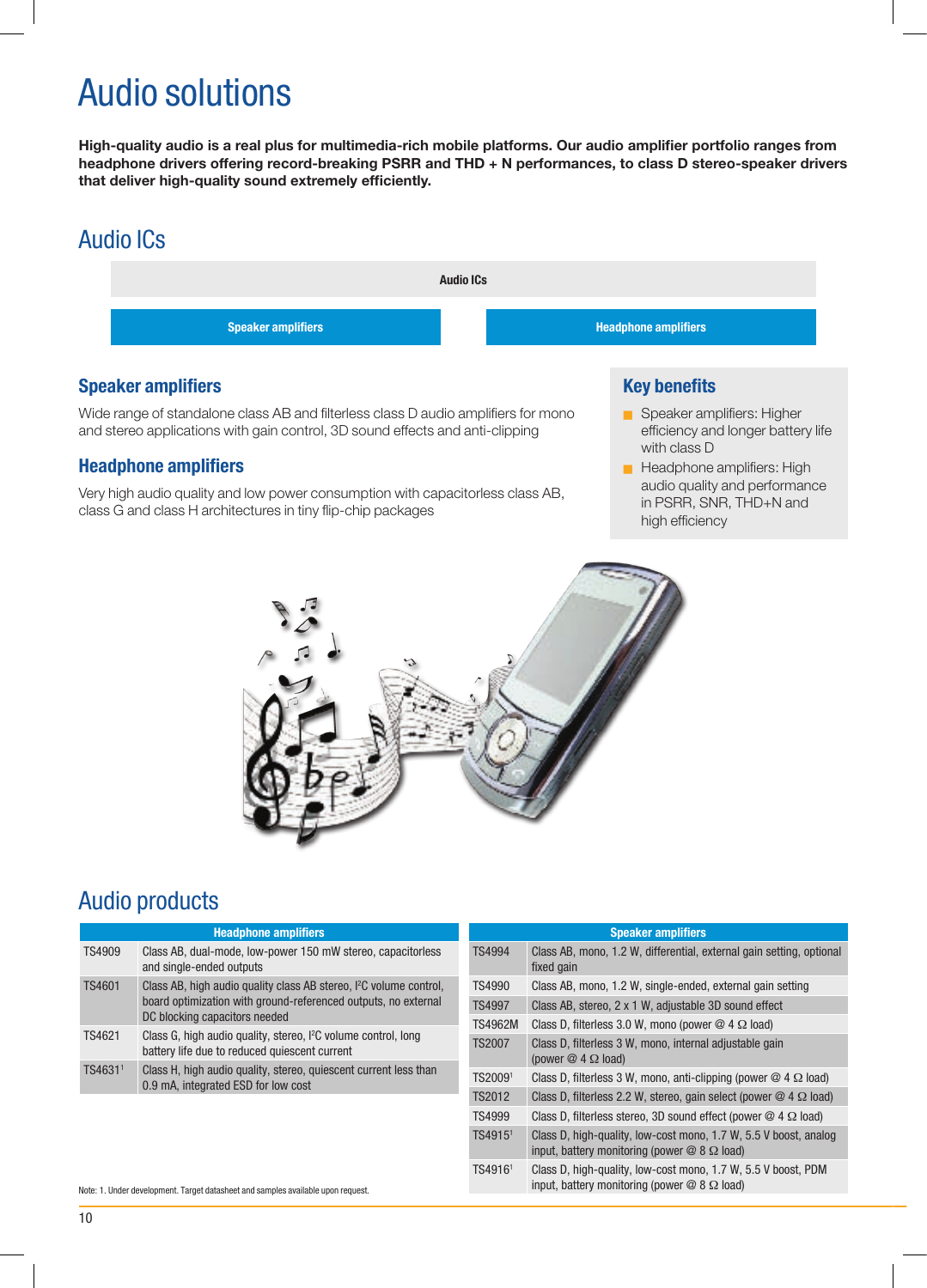## Interface and interconnect devices

**Interface secure digital (SD) cards with ST level translators.**

**Increase the number of I/O ports and enhance the control capability of existing platforms with ST's Xpander™ technology.**

**Direct audio and data signals on mobile devices with audio and high-speed switches.**

**Improve design and user experience with smart reset devices when dedicated reset hole is not needed and there is no need to remove battery when device freezes.**

**Prevent over discharging and system start-up with low battery with supervisor devices.**

### Interface ICs



High-speed 50 Mbit/s SD level shifter supporting SDA 2.0 specification. High-speed 120 Mbit/s SD level shifter supporting SDA 3.0 specification.

#### **I/O expanders**

I/O expanders with advanced features: keypad scanning, PWM and rotator. General I/O expanders with 8-16 I/Os.

#### **Camera interfaces**

Deserializer for SMIA CCP1 and CCP2. Dual mode deserializer for SMIA/CCP2 and MIPI/CSI2.

- $\blacksquare$  Flexibility in system design versus monolithic implementation
- **Easier verification of** subsystems
- $\blacksquare$  Faster development time by using discrete components
- **Deserializer enables use of** parallel interface baseband with serial cameras

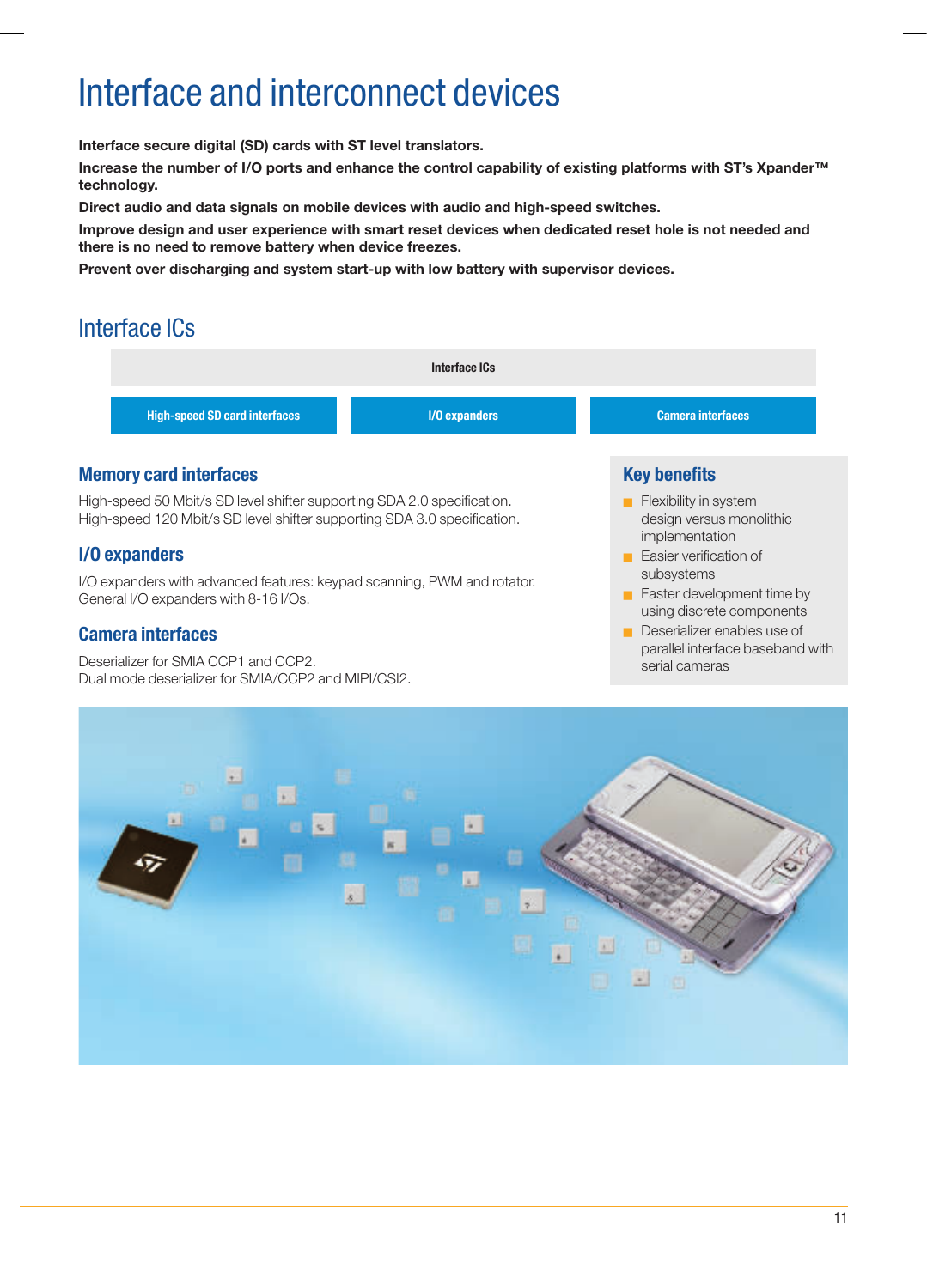## Switch (NEATSwitch)

#### **Switch (NEATSwitch)**

#### **Analog switches**

#### **Audio switches**

For audio line multiplexing, for example between headset and phone speakers and microphone. Special negative rail switches are used to avoid pop-noise.

#### **High ESD switches**

Used in applications that are directly connected to phone connectors (risk of electrostatic discharge). ESD protection on the component reduces area on PWB and saves time in assembly.

#### **High-speed switches**

For high-frequency lines such as USB and CCP (compact camera port), designed to be compliant with USB 2.0 (HS) with bandwidth up to 950 MHz.

#### **Multi-functional switches**

Switches with additional features such as accessory detection.

#### **Key benefits**

- **Flexibility in system** design versus monolithic implementation
- **Easier verification of** subsystems
- $\blacksquare$  Faster development time by using discrete components



## Microprocessor supervisors and reset ICs





#### **Smart resets**

Programmable push button solutions. Hardware reset or shutdown by using existing keys.

Smart power on/off controllers.

#### **Supervisors**

Smart voltage supervisors with on/off controls.

Prevent over-charging and starting system with low battery.

- **Improve mobile device design**
- $\blacksquare$  Reset device without removing battery
- $\blacksquare$  Re-use existing keys for reset, no need for dedicated reset key

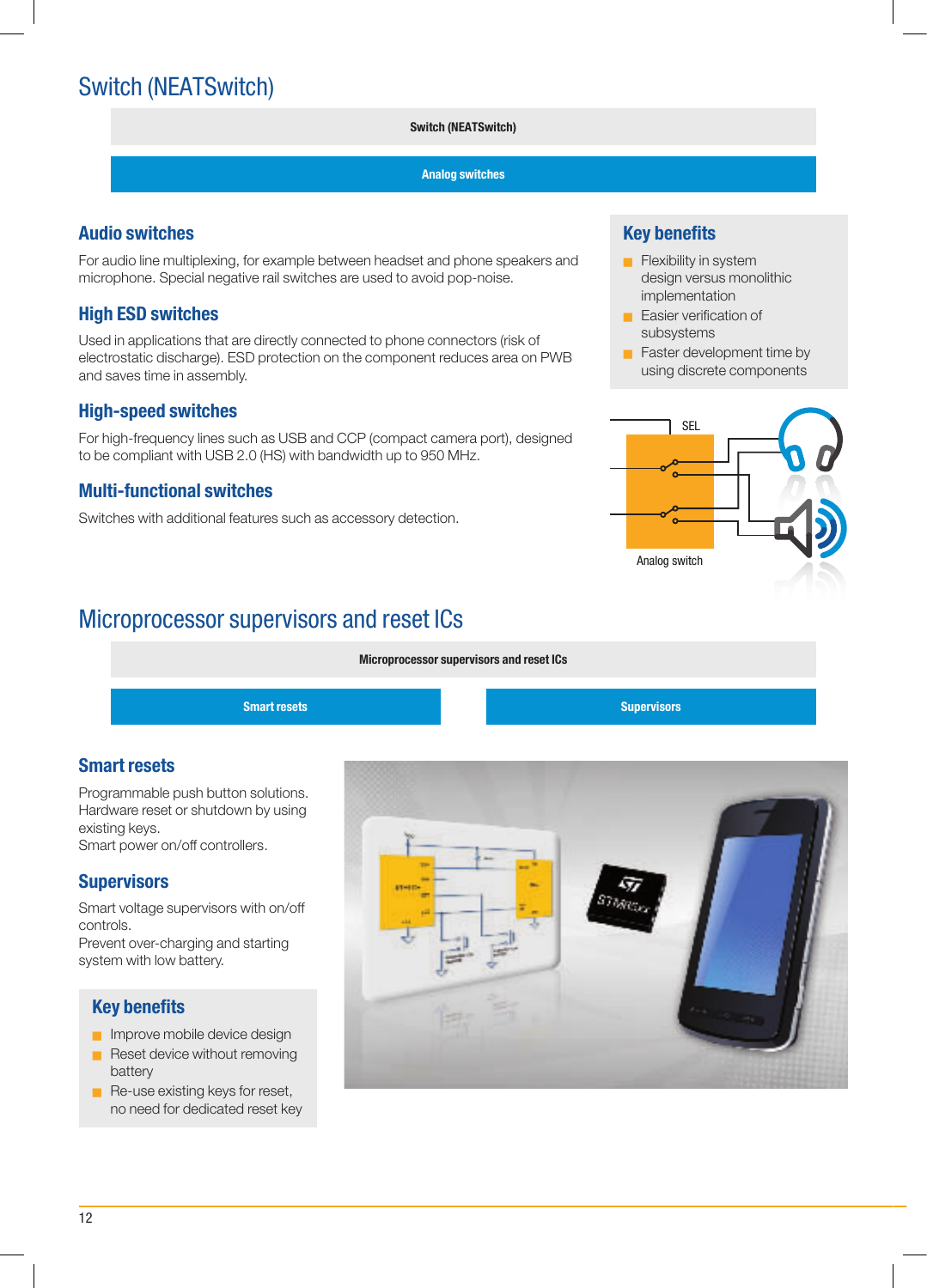## Interface and interconnect products

| <b>High-speed SD card interfaces</b> |                                                                                                  |  |  |
|--------------------------------------|--------------------------------------------------------------------------------------------------|--|--|
| ST6G32441                            | High-speed 120 Mbit/s level shifter SDA 3.0 compatible                                           |  |  |
|                                      | I/O expanders                                                                                    |  |  |
| STMPE801                             | 8-bit basic I/O expander                                                                         |  |  |
| STMPE1600                            | 16-bit basic I/O expander                                                                        |  |  |
| STMPE1801                            | 18-bit enhanced I/O expander<br>10 x 8 QWERTY keypad, low power, low EMI                         |  |  |
| STMPE2403                            | 24-bit enhanced I/O expander keypad/LED/rotator wheel controller                                 |  |  |
|                                      | <b>Camera interfaces</b>                                                                         |  |  |
| STMIPID02                            | Dual deserializer for MIPI/CSI2 and SMIA/CCP2 buses                                              |  |  |
| STSMIA832                            | Deserializer for CCP1 and CCP2 imaging buses                                                     |  |  |
| <b>Analog switches</b>               |                                                                                                  |  |  |
| STG4260                              | High ESD dual audio switch                                                                       |  |  |
| STG4160                              | High ESD single audio switch                                                                     |  |  |
| STG4159                              | High ESD single audio switch                                                                     |  |  |
| STG3220                              | High-speed dual data switch and USB switching                                                    |  |  |
| STG3820                              | High-speed octal data switch for dual SIM card solution                                          |  |  |
| STG3696E1                            | High-speed, high ESD dual switch for USB/negative rail audio                                     |  |  |
| STG3300                              | Application specific accessory switch for earphone jack detector                                 |  |  |
| <b>Smart resets</b>                  |                                                                                                  |  |  |
| STM65XX                              | Smart reset family allows hardware reset or shutdown by existing keys, selectable reset time-out |  |  |
| STM660X                              | Smart push button with on/off                                                                    |  |  |
|                                      | <b>Supervisors</b>                                                                               |  |  |
| STM1068                              | Smart voltage supervisor with power-on control                                                   |  |  |
| STBP120                              | Overvoltage protection for battery                                                               |  |  |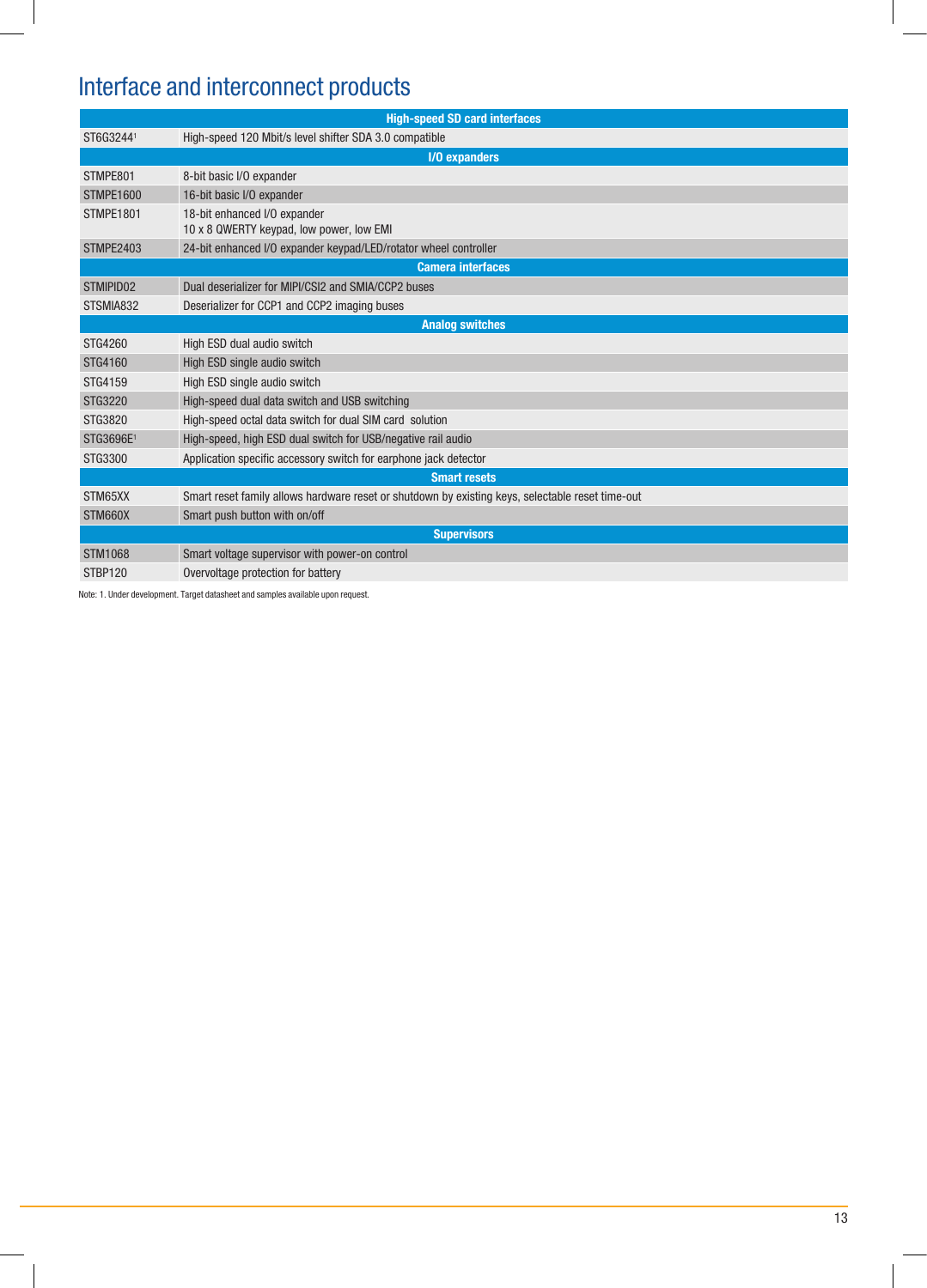# Radio frequency

**STMicroelectronics provides a wide RF product offer based on its integrated passive device (IPD) technology.**

**IPD solutions based on glass substrate can offer a low parasitic and high-Q solution suitable for RF applications. STMicroelectronics also provides a comprehensive portfolio of clock and timer ICs providing best-in-class performance for accuracy and low power consumption.**

## IPD for RF functions



### **Couplers**

Couples a known amount of the transmitted and reflected RF power in order to adjust the transmitter performance. Very high directivity (>25 dB) and low insertion losses.

#### **Diplexers**

Cost- and size-efficient way to combine different complementary radio access paths into single antenna. Combine dual antenna feeds into single feeds or vice versa.

#### **Baluns**

Conversion between differential and single-ended RF signals, suitable for SIP, available in a variety of impedance ratios, flip-chip packages.



- Size: Up to 80% board saving
- Cost: Up to 40% cost saving Performance: Improved RF immunity
- **Low component height** compared to low-temperature co-fired ceramic technologies
- **L** Less board placement variation effects than discrete due to monolithic implementation
- $\blacksquare$  High predictability from simulation to enable fast production response time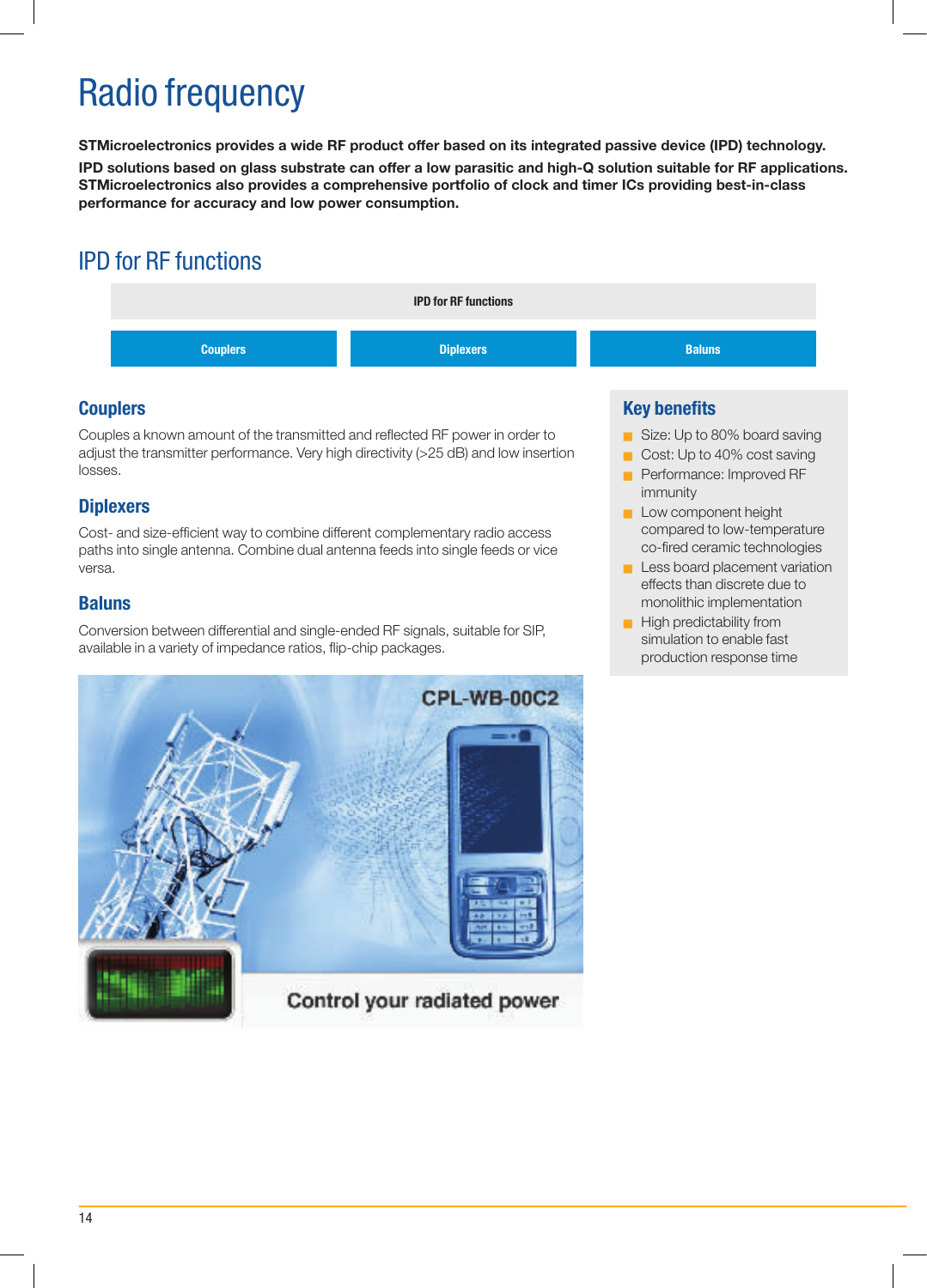## Clocks and timing circuits

#### **Clocks and timing circuits**

#### **Clock distribution Real-time clocks**

#### **Clock distribution**

ST's multichannel clock distribution circuits do not need any coupling capacitor at the input, and have a very low standby current and an ultralow phase noise. By distributing a single master clock to multiple clock domains, designers eliminate multiple individual clock sources for circuits supporting GSM, Bluetooth, WLAN, WiMAX or other RF communications.

#### **Real-time clocks**

ST's serial real-time clock devices combine the RTC function with the supervisor functions for different master devices such as microprocessors and NVRAMs.

#### **Key benefits**

- $\blacksquare$  Ultra-low phase noise
- **D** Improved crosstalk between channels
- Lower system cost by eliminating number of time bases and saving board space
- Autonomous clock distribution solution together with desired TCXO



### Radio frequency products

| <b>Couplers</b> |                                                        |  |
|-----------------|--------------------------------------------------------|--|
| CPL-WB-00C2     | Single path, GSM, EDGE, WCDMA, $k \approx 34$ dB       |  |
| $CPL-WB-00D31$  | Small single path, GSM, EDGE, WCDMA, $k \approx 34$ dB |  |
| CPL-WB-01C2     | Single path, TD-SCDMA, $k \approx 26$ dB               |  |
| DCPL-WB-00C2    | Dual path, GSM, EDGE, WCDMA, $k \approx 34$ dB         |  |
| DCPL-WB-00D31   | Small dual path, GSM, EDGE, WCDMA, $k \approx 34$ dB   |  |
|                 | <b>Diplexers</b>                                       |  |
| DIP1524-01D31   | WLAN/GPS diplexer (ISM bands)                          |  |
|                 | <b>Baluns</b>                                          |  |
| BAL-2593-D5U    | $50/50 + i50$ , 2.45 GHz (ISM bands)                   |  |
| BAL-2690-D3U    | 50/30+j25, 2.45 GHz (ISM bands)                        |  |
|                 | <b>Clock distribution</b>                              |  |
| STCD10x0        | 2- to 4-channel clock distribution                     |  |
| STCD2x00        | 2- to 4-channel clock distribution, with LDO           |  |
|                 | <b>Real-time clocks</b>                                |  |
| M41T62X         | 32 kHz oscillator                                      |  |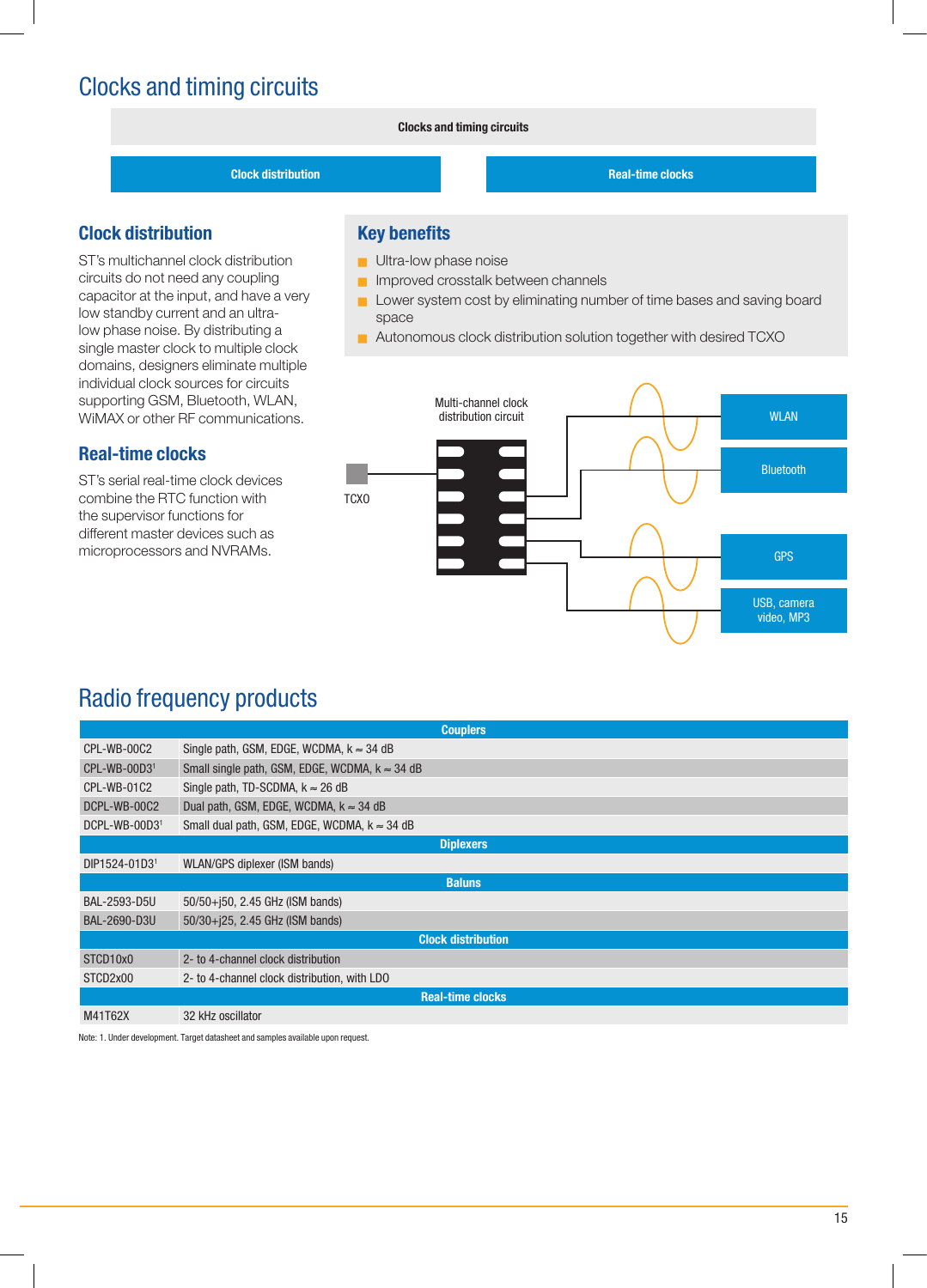## Microcontrollers and secure MCUs

**There is an increasing demand for lower power products in all types of market applications. Several factors are driving this: new national and international norms to reduce power consumption, the increasing number of battery-powered applications, cost reduction (through battery size reduction), development of new green technologies, or simply the need to be environmentally friendly.**

## **Microcontrollers**



#### **STM8L**

Full range of microcontrollers from 4 to 64 Kbytes of Flash memory in small footprint packages (ultra thin QFN and CSP) with data EEPROM, real-time clock, LCD controllers, I2 C multimaster, SPI, USART, DMA, 12-bit ADC, DAC, comparators, multifunction timers and more.

#### **STM32L**

Full range of microcontrollers from 64 to 384 Kbytes of Flash memory in small footprint packages with data EEPROM, real-time clock, LCD controllers, I<sup>2</sup>C multimaster, SPI, USART, DMA, 12-bit ADC, DAC, comparators, multifunction timers and more.

#### **STM32 F-2**

High-performance STM32 core with supply voltages down to 1.8 V. Complements existing microcontrollers with more memory (up to 1 Mbyte), advanced features (USB OTG 480 Mbit/s) with close pinout, full software compatibility and very small footprint (WCSP). Fastest Cortex-M3 MCU with 150 DMIPs @ 120 MHz (Dhrystone 2.1).

#### Performance (MIPS)



Integration (features)

- **130 nm ultra-low-leakage** process technology allowing major improvement in power consumption in static and dynamic modes
- High performance/powerconsumption ratio due to new specific architecture
- $\Box$  Common architecture allowing seamless migration from one family to another
- Wide range of microcontrollers from 4 Kbytes to 1 Mbyte of Flash memory with state-ofthe-art peripheral set and performance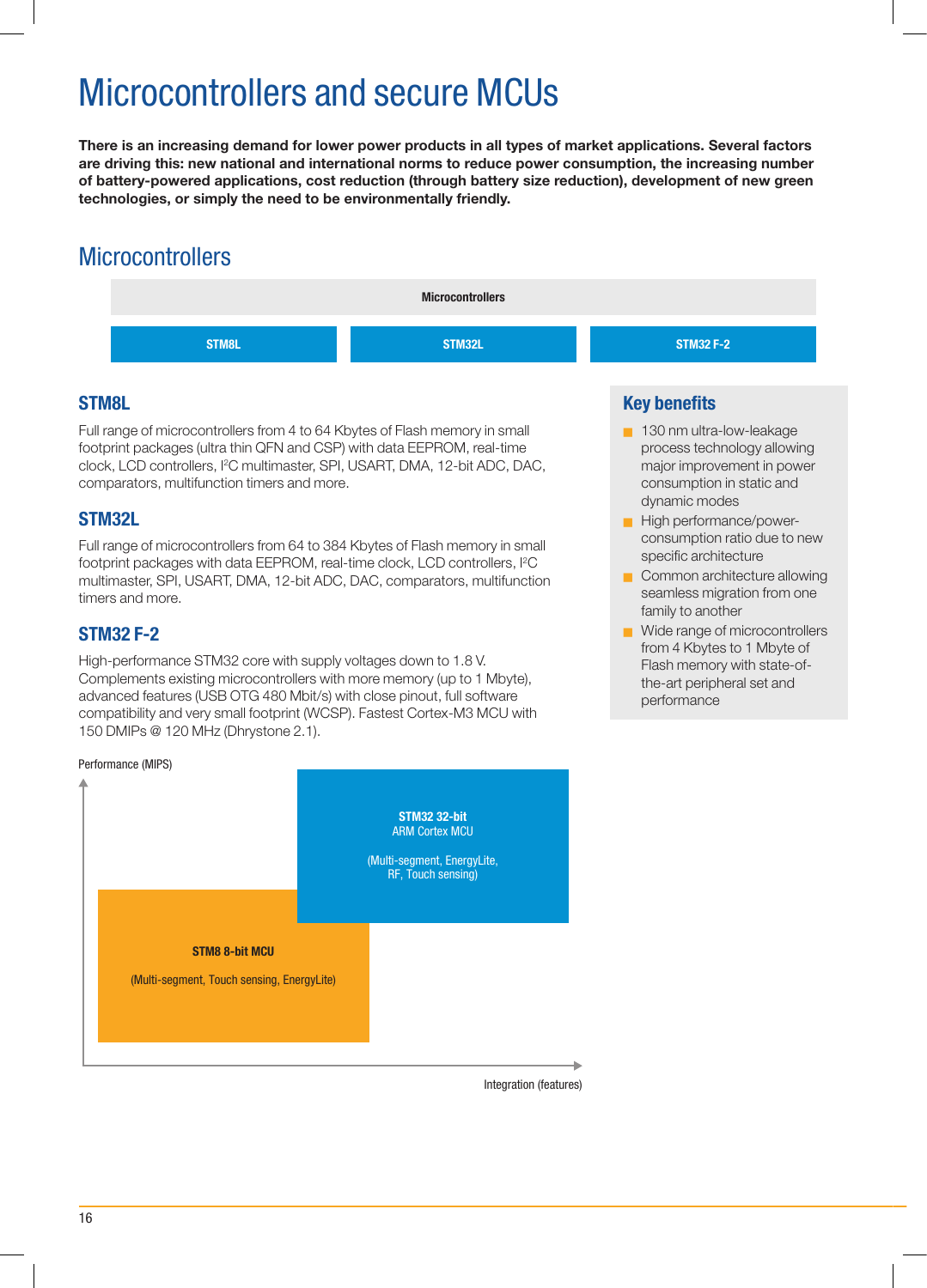## Near Field Communication

#### **Near Field Communication**

**NFC controller (ST21) Secure element (ST33)**

#### **NFC controller**

The ST21NFCA is based on a microcontroller architecture with embedded EEPROM and multiple connectivity channels. By integrating a complete set of firmware, and complying with all relevant standards, the ST21NFCA is perfectly suited to address all possible NFC use cases.

#### **Secure element**

The ST33 family has been designed to meet the advanced security and performance requirements, combining the latest 90 nm Flash technologies with the highest security levels on the ARM SC300 (secure ARM Cortex™-M3). The ST33F1M is the first product in this family and embeds a large Flash memory combined with a 30-Kbyte RAM and an SWP interface for NFC connectivity. It is certifiable for secure and banking applications.

#### **Key benefits**

- **Low external component count**
- Competitive PWB footprint
- Ready-to-use solution with full embedded firmware
- Complete solution combined with Stollmann NFC stack and ST33F1M SIM card IC
- ST license available for all MIFARE technologies



## Microcontrollers and secure MCU products

|                 | 8-bit microcontroller family (STM8L)                                                                                                                                                                                                                                                                                                                 |
|-----------------|------------------------------------------------------------------------------------------------------------------------------------------------------------------------------------------------------------------------------------------------------------------------------------------------------------------------------------------------------|
| <b>STM8L101</b> | Entry-level, low-voltage family for simple applications with small packages                                                                                                                                                                                                                                                                          |
| <b>STM8L151</b> | Feature-rich, low-voltage family for complex applications                                                                                                                                                                                                                                                                                            |
| <b>STM8L152</b> | With LCD support, low-voltage family for complex applications                                                                                                                                                                                                                                                                                        |
|                 | 32-bit microcontroller family (STM32L)                                                                                                                                                                                                                                                                                                               |
| STM32L151       | ARM Cortex core, low-voltage family for calculation power applications                                                                                                                                                                                                                                                                               |
| STM32L152       | With LCD support, ARM Cortex core, low-voltage family for high calculation power applications                                                                                                                                                                                                                                                        |
|                 | 32-bit high-performance microcontroller family (STM32 F-2)                                                                                                                                                                                                                                                                                           |
| STM32F2051      | ARM Cortex-M3 120 MHz core, down to 1.65 V supply voltage with very high performance and peripherals, WLCSP64 package,<br>less than 4 mm x 4 mm                                                                                                                                                                                                      |
| STM32F2071      | ARM Cortex-M3 120 MHz core, down to 1.8 V supply voltage with very high performance and additional camera and Ethernet peripherals,<br>WLCSP64 package, less than 4 mm x 4 mm                                                                                                                                                                        |
|                 | <b>NFC controller</b>                                                                                                                                                                                                                                                                                                                                |
| ST21NFCA        | Card emulation A/B/B'/F<br>Reader A/B/F/ISO 15693, NFC Tag 1, 2, 3, 4<br>Peer-to-peer ISO 18092<br>Battery off and battery low<br><sup>2</sup> C, SPI for terminal interface<br>SWP interface for (U)SIM interface<br>Supports MIFARE Classic (U)SIM application through SWP-CLT<br>Full embedded firmware (contact and contactless drivers and HCI) |
|                 | <b>Secure element</b>                                                                                                                                                                                                                                                                                                                                |
| ST33F1M         | Highly secure MCU with 32-bit ARM® SecurCore® SC300™ CPU and 1.25-Mbyte Flash memory, MIFARE capable with firmware                                                                                                                                                                                                                                   |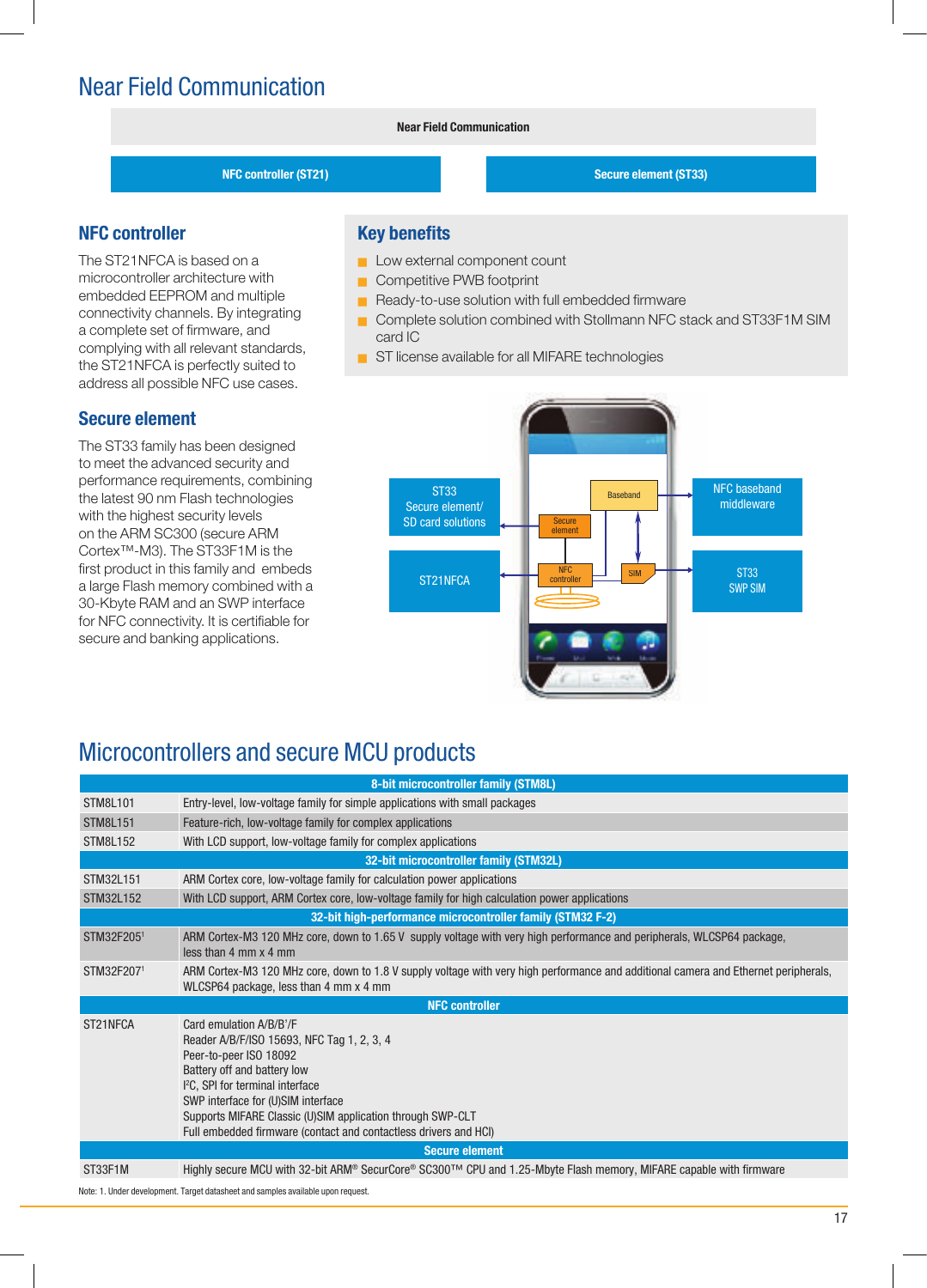## Imaging solutions

**STMicroelectronics offers a wide range of sensors and camera modules. With our 12 years of experience and expertise in the complete imaging chain (sensors, optics, processing), ST's cameras produce high image quality in compact form factors at a low cost. Our internal high-volume supply chain guarantees supply, while still providing for short-term upside flexibility.**

### Imaging sensors



## EDOF – extended depth of field camera modules

**EDOF – extended depth of field camera modules**

LDO)

#### **3 Mpixels 5 Mpixels**



#### **Near and far focus**

Allows near and far objects to be in focus at the same time

#### **Small footprint**

SMIA65 for 3 and 5 Mpixels

#### **Standard interfaces**

MIPI CSI-2 and CCP2 supported

#### **EMC shielding**

Integral EMC shielding and EMI reduction techniques

#### **Socket or flex**

Socket for trouble-free volume manufacturing

#### **Simple construction**

Solid-state, similar to fixed focus modules, superior mechanical robustness compared to auto-focus camera modules

#### **Key benefits**

Improved performance over fixed focus

- $\blacksquare$  Near and far fields in focus simultaneously
- $\blacksquare$  No need for more costly autofocus in some applications
- $\blacksquare$  No auto-focus latency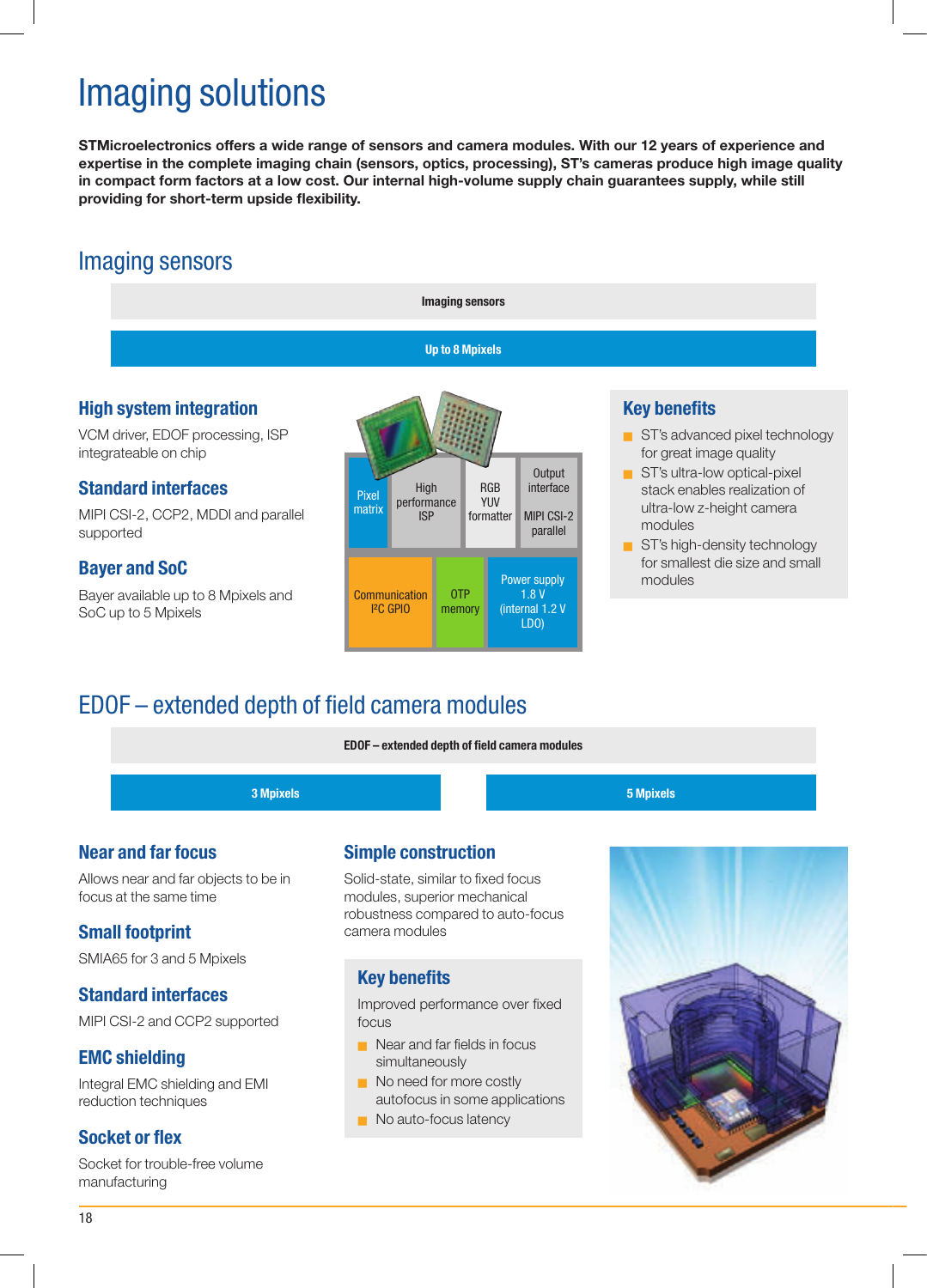## Reflowable camera modules

#### **Reflowable camera modules**

**2-Mpixel primary VGA video call** 

#### **Simple construction**

Package directly connectable to the product PCB avoiding extra cost of socket or flex PCB

### **Small footprint**

Innovative package techniques yielding ultra-small, ultra-low-cost, surfacemount modules

#### **Standard interfaces**

MIPI-SCI2 and CCP2 both supported

#### **EMC shielding**

Integral EMC shielding and EMI reduction techniques

#### **Key benefits**

- ST's ground-breaking throughsilicon via (TSV) packaging technology delivers ultra-small modules at an ultra-low cost
- $\blacksquare$  Ultra-fast production with direct SMD reflow process
- **Efficient low height second** camera solutions
- $\blacksquare$  Very low cost primary cameras targeting entry level phones



## SoC – system-on-chip fixed-focus camera modules

**SoC – system-on-chip fixed-focus camera modules**

#### **2 Mpixels**

#### **High system integration**

Image signal processing functions carried out on chip

#### **Small footprint**

No secondary ISP required

#### **Standard interfaces**

Industry-standard parallel interface supported

#### **Full scalar**

For high-quality viewfinder and video capture

#### **Advanced algorithms**

Adaptive to give optimal performance under all viewing conditions

### **Socket or flex**

Socket for trouble-free volume manufacturing

- SoC solution allows reduced development time and resource impact on platform provider
- **n** Image quality tuning carried out once only and independent of platform

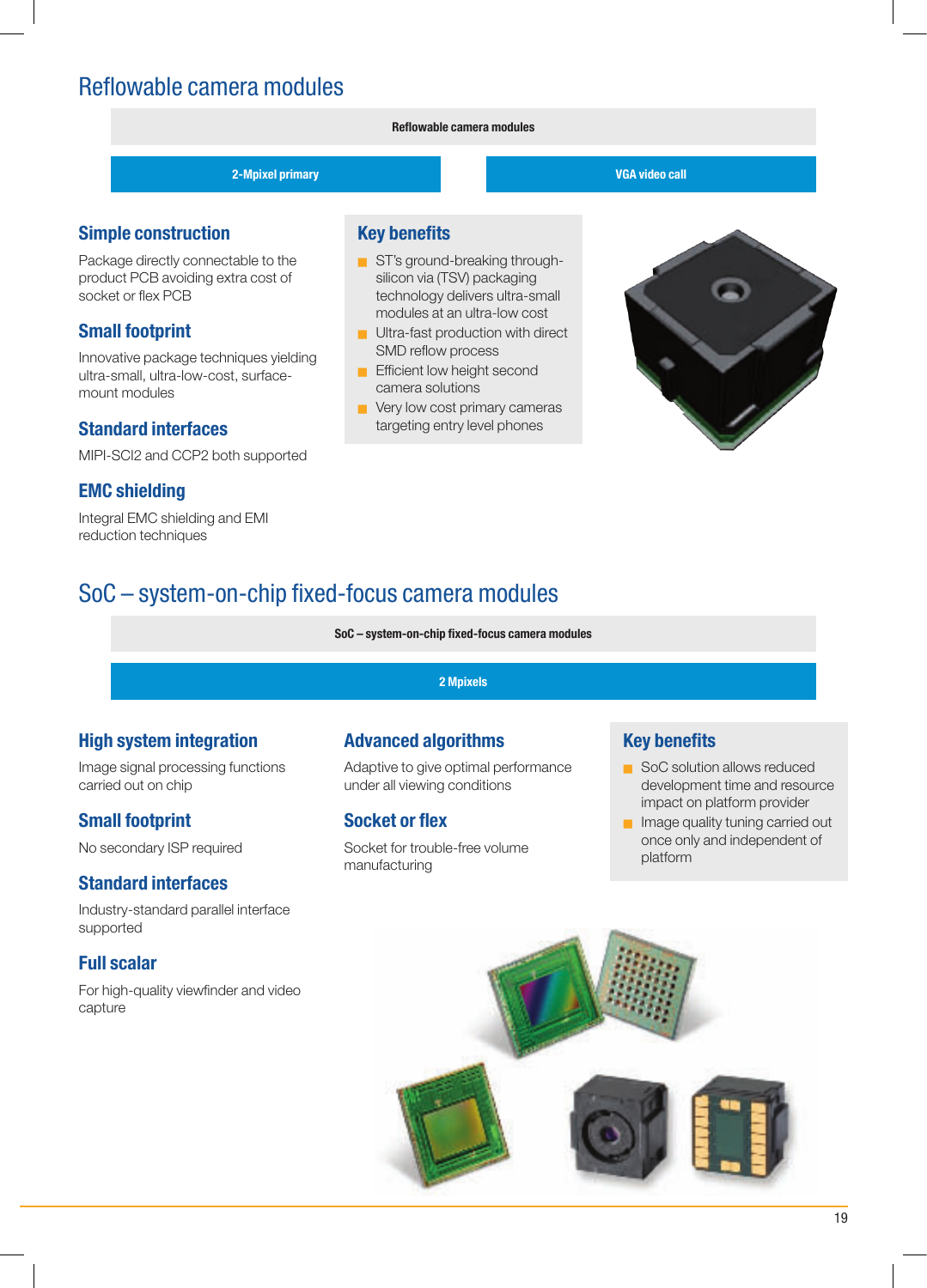## Co-processors – hardware accelerated ISP

**Co-processors – hardware accelerated ISP**

| Up to 1.3 Mpixels | Up to 2 Mpixels | Up to 5 Mpixels | <b>Up to 8 Mpixels</b> |
|-------------------|-----------------|-----------------|------------------------|
|                   |                 |                 |                        |

#### **Video capability**

Up to 30 fps HD video. A dual video pipe generates concurrent viewfinder and still/movie image generation.

#### **Small footprint**

Available in TFBGA packages

#### **Standard interfaces**

ITU parallel, CCP2 and 1-Gbit/s MIPI supported

#### **Streaming engine**

Low latency with JPEG compression with programmable target size or target quality, dual-pipe architecture for concurrent still and video and view finder, low-cost streaming architecture with no frame store

#### **Advanced algorithms**

Advanced noise filtering for improved low light performance, smart lighting, color enhancement, state-of-theart AWB and part-to-part variation support for high-quality images, fast autofocus control

#### **Advanced features**

Face or object detection and tracking, video stabilization, auto ISO



#### **Key benefits**

- $\Box$  Connects two cameras to a host having a single camera input port
- $\blacksquare$  Virtually zero shutter lag using twin video pipeline
- Simplifies camera module integration and adapts different camera modules to a system without modifying host software
- **Provides DSC-class ISP to** systems with no or poor ISP embedded in the host

## Imaging products

|               | <b>Imaging sensors - raw Bayer</b>                                                                 |
|---------------|----------------------------------------------------------------------------------------------------|
| VD6558/559    | VGA, 2.2 µm pixel, optical<br>format 1/10", COB, CP2 or<br>MIPI-CSI2                               |
| <b>VD6803</b> | 3 Mpixels, 1.75 µm pixel, optical<br>format 1/4", EDOF, COB or TSV,<br><b>CCP2 or ITU parallel</b> |
| VD6963        | 5 Moixels, 1.4 um pixel, optical<br>format 1/4". EDOF. COB. CCP2<br>or MIPI                        |
| <b>VD6868</b> | 3 Mpixels, 2.8 µm pixel, optical<br>format 1/2.5", VCM driver, COB,<br>CCP2 or dual MIPI           |
| <b>VD6955</b> | 5 Mpixels, 1.4 µm pixel, optical<br>format 1/4", COB, dual MIPI<br>30 fps @ full resolution        |
|               | <b>Imaging sensors - SoC (embedded ISP)</b>                                                        |
| VD6525        | VGA, 2.2 µm pixel, optical format<br>1/10", COB, ITU parallel                                      |
| <b>VD6725</b> | 2 Moixels, 1.75 um pixel, optical<br>format 1/5", COB or TSV, MIPI or<br><b>ITU</b> parallel       |
| VD6826        | 3 Mpixels, 1.4 µm pixel, optical<br>format 1/5", EDOF, COB, MIPI or<br><b>ITU</b> parallel         |
| <b>VD6926</b> | 5 Mpixels, 1.4 µm pixel, optical<br>format 1/4", EDOF, COB, dual<br>MIPI or ITU parallel           |

| <b>System-on-chip camera modules</b> |                                                            |  |
|--------------------------------------|------------------------------------------------------------|--|
| VS6725C                              | 2-Mpixel, fixed-focus socket<br>module with ITU interface  |  |
|                                      | <b>Autofocus camera modules</b>                            |  |
| <b>VB6851</b>                        | 3-Mpixel, SMIA65 module with CCP<br>interface              |  |
| <b>VB6871</b>                        | 3-Mpixel, SMIA65 module with<br><b>MDDI</b> interface      |  |
|                                      | <b>EDOF camera modules</b>                                 |  |
| VX6854C                              | 3-Mpixel, SMIA65 EDOF module<br>with MIPI or CCP interface |  |
| VX6953C                              | 5-Mpixel, SMIA65 EDOF module<br>with MIPI or CCP interface |  |
|                                      | <b>Reflowable camera modules</b>                           |  |
| <b>VW6754</b>                        | 2-Mpixel, 5.0 x 5.0 x 3.8 mm<br>module with CCP2 interface |  |
| <b>VW6558</b>                        | VGA 3.03 x 3.5 x 2.5 mm module<br>with CCP2 interface      |  |
| VW6559                               | VGA 3.03 x 3.5 x 2.5 mm module<br>with MIPI CSI2 interface |  |
|                                      |                                                            |  |

|                 | Co-processors - hardware accelerated ISP                                                                                                                                                                                                                                                                       |
|-----------------|----------------------------------------------------------------------------------------------------------------------------------------------------------------------------------------------------------------------------------------------------------------------------------------------------------------|
| STV0977         | 30 fps at SVGA, 15 fps at<br>1.3 Mpixels, dynamic defect<br>correction and anti-shading,<br>CCP2 interface. TFBGA, 84 balls.<br>6x6x12mm                                                                                                                                                                       |
| <b>STV0984S</b> | 30 fps at SVGA, 15 fps at<br>1.3 Mpixels, dynamic defect<br>correction and anti-shading, dual<br>video pipe, LED flash support,<br>ITU parallel and CCP2 interfaces.<br>TFBGA, 84 balls, 6 x 6 x 1.2 mm                                                                                                        |
| STV0986         | 30 fps at 2 Mpixels, 15 fps at<br>5 Mpixels, HD 720p video @ 30 fps,<br>dual video pipe, low-latency<br>autofocus and LED flash support,<br>MIPI, ITU parallel and CCP2<br>interfaces, TFBGA, 84 balls,<br>6x6x12mm                                                                                            |
| STV0987         | 30 fps at 5 Mpixels, 15 fps at<br>8 Mpixels, improved anti-shaking<br>and video stabilization.<br>HD 1080p $@$ 30 fps, face detection<br>and tracking, low latency auto<br>focus, auto ISO and LED flash<br>support, MIPI, ITU parallel and CCP2<br>interfaces, TFBGA, 84 balls,<br>$6 \times 6 \times 1.2$ mm |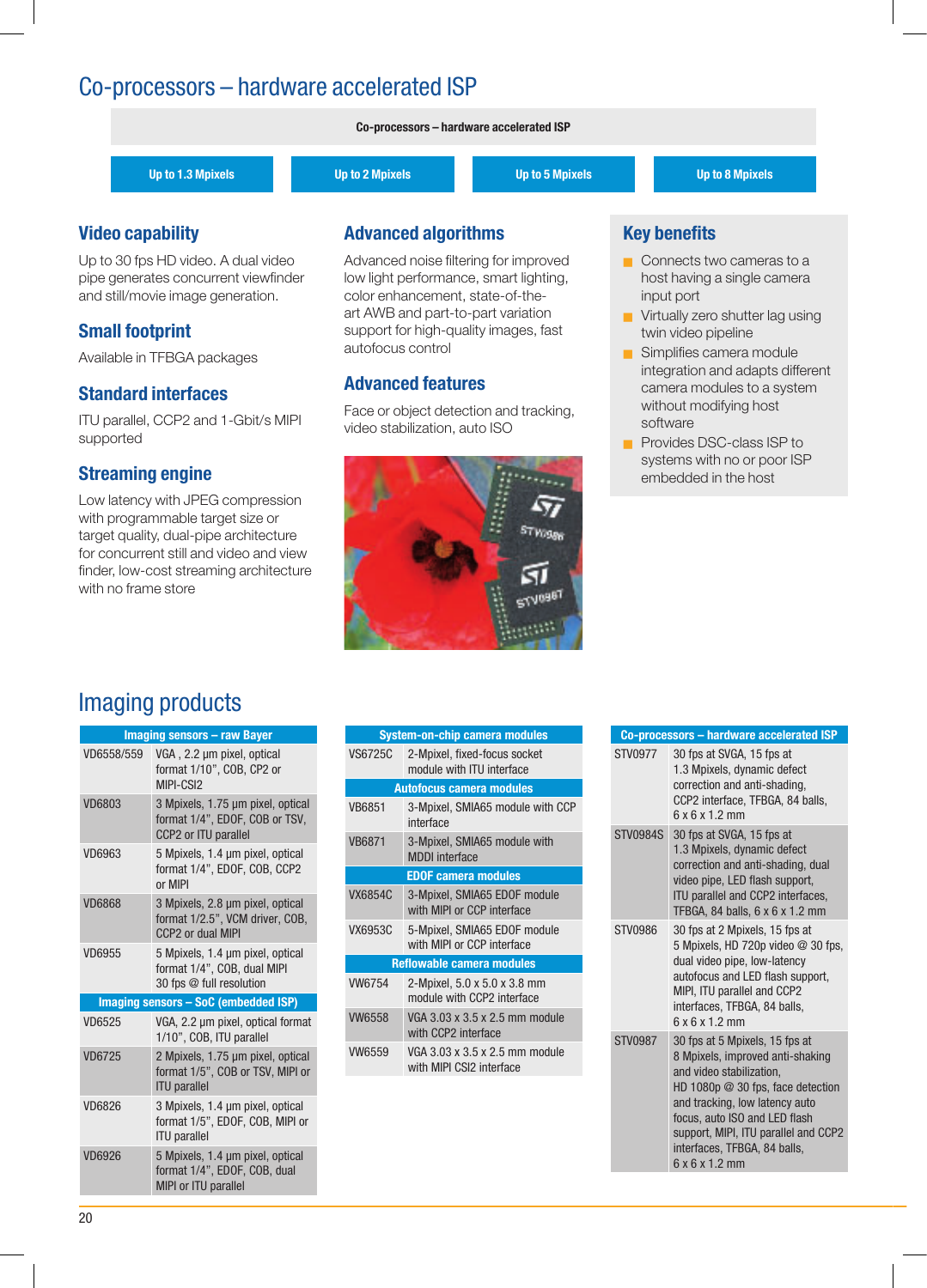# Protection and EMI filtering

**IPAD™ products integrate the various functions required by wireless applications, such as ESD protection diodes, EMI low-pass or common-mode filters, line terminations, pull-up or pull-down resistors, and RF components.** 

**With its complete protection and filtering range, as integrated or standalone solutions, ST offers design flexibility while bringing space saving and high system immunity.**

## Protection devices



#### **ESD protection**

Multi-purpose ESD protection devices, available in a single-line, ultra-small package (0201) for flexibility, as well as multi-line for high integration

### **EOS protection**

EOS + 15 kV ESD protection in SOD-523 package, for example ESDAxx-1K 450 W



- High ESD protection at system level including high-speed serial interfaces
- PWB space saving by discrete component replacement and high-density capacitor capability of IPAD™
- $\blacksquare$  Minimized track parasitic inductances through integration and high-density package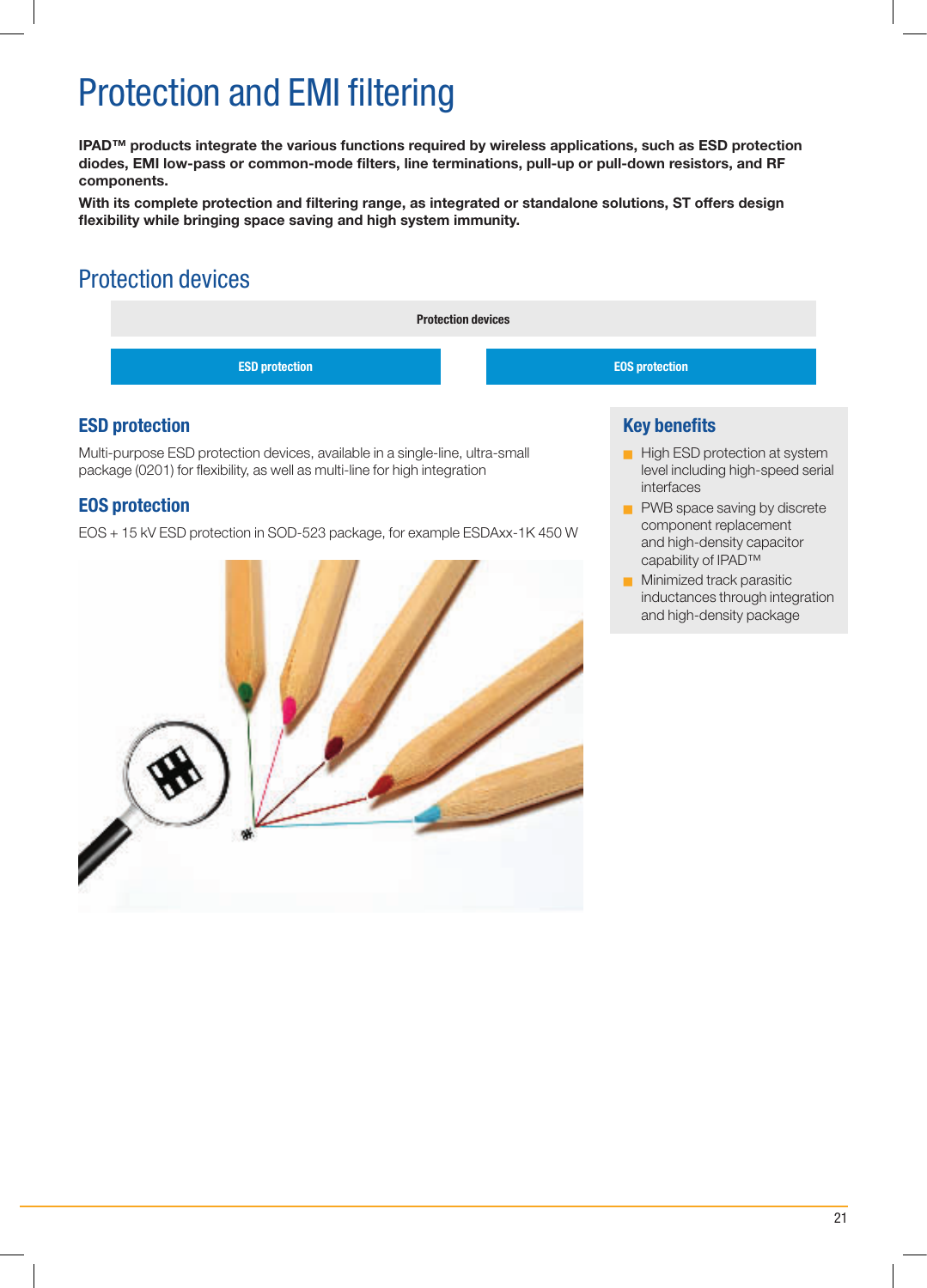## EMI filtering

**EMI filtering**

#### **EMI filtering**

Strong attenuation at 900 MHz and higher frequencies for different applications including:

- Displays and cameras
- $\blacksquare$  Keypads and touch pads
- Memory and SIM cards
- **Headsets, loudspeakers and microphones**
- **USB, video-out, HDMI**

#### **Common-mode filtering**

High-performance for common-mode noise filtering and integrated ESD protection of high-speed serial interfaces with IPAD such as:

- **Camera serial interfaces**
- Display serial interfaces
- $\blacksquare$  HDMI 1.4
- High-speed USB



**EMI filtering Common-mode filtering**

- Best LC filter trade-off between bandwidth and RF attenuation with strong ESD protection up  $to + 30$  kV
- $\blacksquare$  Minimized track parasitic inductances through integration and high-density package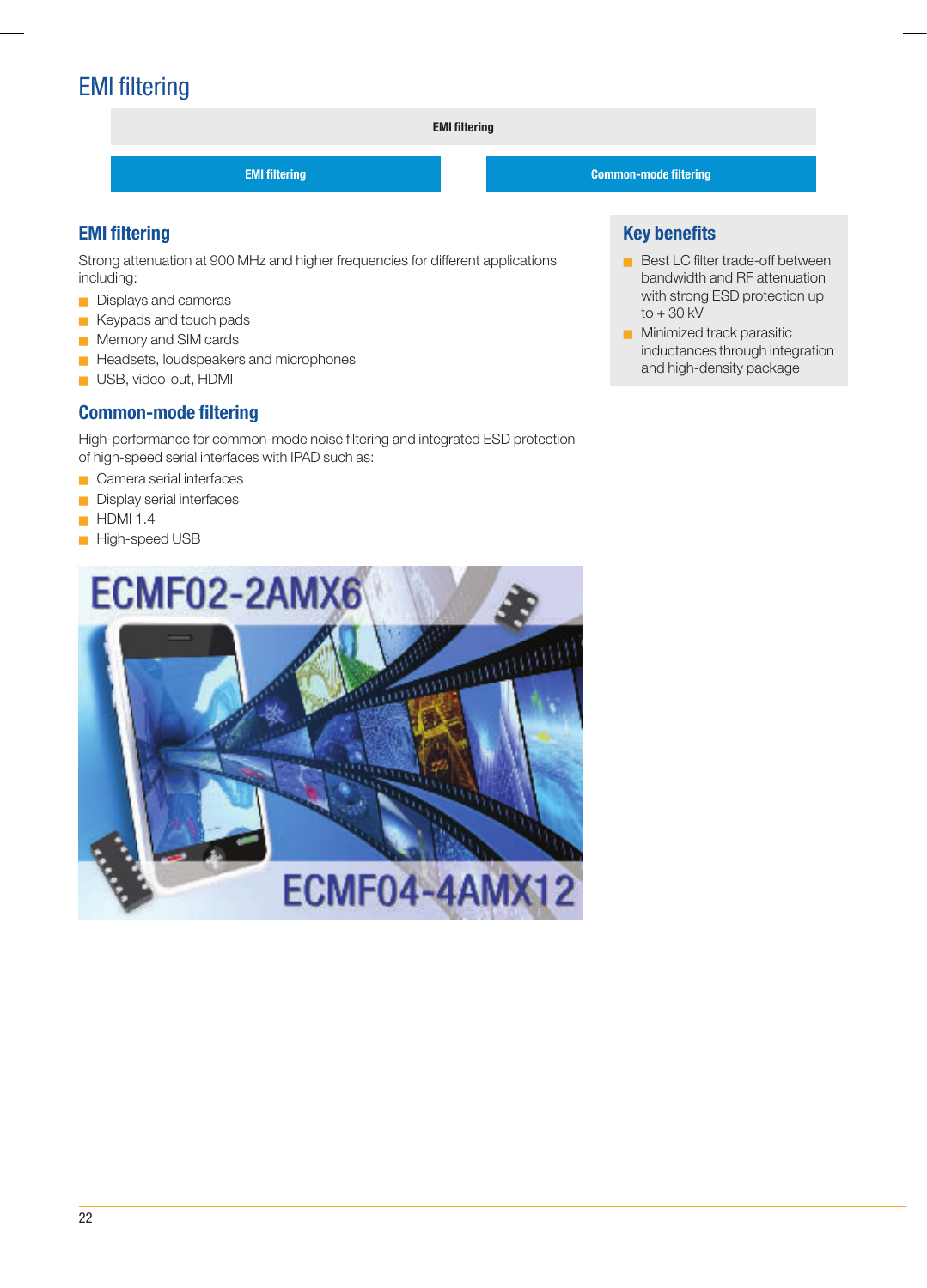## Protection and EMI filtering products

| <b>EMI filtering</b>       |                                                                                                                            |
|----------------------------|----------------------------------------------------------------------------------------------------------------------------|
| EMIF01-TV01F3              | TV composite filter                                                                                                        |
| EMIF01-TV02F3              | TV composite $+$ reconstruction filter                                                                                     |
| EMIF01-1003M3              | 1-line, high-attenuation filter                                                                                            |
| EMIF02-MIC03M6             | Microphone filter in microQFN                                                                                              |
| EMIF02-MIC06F3             | Microphone filter $+$ biasing                                                                                              |
| EMIF02-MIC07F3             | Microphone filter $+$ AC decoupling                                                                                        |
| EMIF02-SPK02F2             | Speaker filter                                                                                                             |
| EMIF02-USB04F3             | USB LS/FS OTG filter                                                                                                       |
| EMIF03-SIM02M8             | SIM card filter, mQFN9                                                                                                     |
| EMIF03-SIM03F3             | SIM card filter, CSP                                                                                                       |
| EMIF03-SIM04F3             | $SIM$ card filter $+$ USB IF                                                                                               |
| EMIF04-EAR01M8             | Headset audio filter, earphone $+$ mic                                                                                     |
| HDMI05-CL0xF3              | <b>HDMI</b> filter                                                                                                         |
| EMIF06-1002F2              | 6-line µSD filter                                                                                                          |
| EMIF06-1005N12             | 6-line filter for keypads                                                                                                  |
| EMIF06-AUD01F2             | Headset microphone and speaker filter                                                                                      |
| EMIF06-mSD02C3             | 6-line mini and $\mu SD + \text{pull-up}$                                                                                  |
| EMIF06-SD03F3              | $\mu$ SD card filter + LS + LDO                                                                                            |
| EMIF08-LCD04M16            | 8-line filter for LCDs                                                                                                     |
| EMIF10-COM01F2             | 10-line filter, CSP, 0.5 mm pitch                                                                                          |
| EMIF0x-1502Mx              | 4- or 6-line filter for video                                                                                              |
| EMIFxx-LCD02F3             | 10- or 7-line filter, CSP, 0.4 mm pitch                                                                                    |
| EMIFxx-LCD03F3             | 10- or 7-line LC filter for LCDs                                                                                           |
| <b>Common-mode filters</b> |                                                                                                                            |
| ECMF02-2AMX6               | Differential pair low-pass filter for USB 2.0 with 7 GHz differential bandwidth, includes differential pair ESD protection |
| ECMF04-4AMX12              | Differential pair low-pass filter for HSSI with 7 GHz differential bandwidth, includes differential pair ESD protection    |
| EOS + ESD protection       |                                                                                                                            |
| <b>ESDA6V1-5T6</b>         | 5-line, 1 x 1 mm ESD protection                                                                                            |
| ESDA8V2-1MY2               | 500 W, 8/20 µs power surge protection $+$ 15 kV ESD in µDFN (1 x 1.45 mm)                                                  |
| ESDALC6V1M3                | Low-capacitance ESD protection                                                                                             |
| ESDALC6V1-1U2              | Low-capacitance 0.6 x 0.3 mm ESD protection                                                                                |
| ESDALC6V1-5T6              | 5-line, 1 x 1 mm, low-capacitance ESD protection                                                                           |
| ESDARF01-1BM2              | Ultra-low capacitance. Protection for FM TX, DVB-H, GPS and GSM antenna                                                    |
| ESDARF02-1C21              | Ultra-low capacitance. Protection for FM TX, DVB-H, GPS and GSM antenna                                                    |
| ESDARF03-1BF3              | Ultra-low capacitance. Protection for FM TX, DVB-H, GPS and GSM antenna                                                    |
| ESDAVLC8-1BU2              | Bidirectional audio ESD protection                                                                                         |
| ESDAXLC6-1MY2              | µUSB connector, data line                                                                                                  |
| ESDAxx-1K                  | 450 W, $8/20$ µs power surge protection $+15$ kV ESD in SOD-523 (1.6 x 0.8 mm)                                             |
| HDMIULC6-4F3               | HDMI data-line protection                                                                                                  |
| <b>HSP061-4NY8</b>         | Flow-thru, 2 x 1 mm, 4 high-speed lines                                                                                    |
| USBP01-5M81                | µUSB connector full protection                                                                                             |
| USBULC1606-4M8             | $USB 2.0 + battery charge$ protection                                                                                      |
| USBULC6-2F3/M6             | $\mu$ USB connector, data lines + Vbus                                                                                     |
| USBULC6-3F3                | µUSB connector protection with ID                                                                                          |